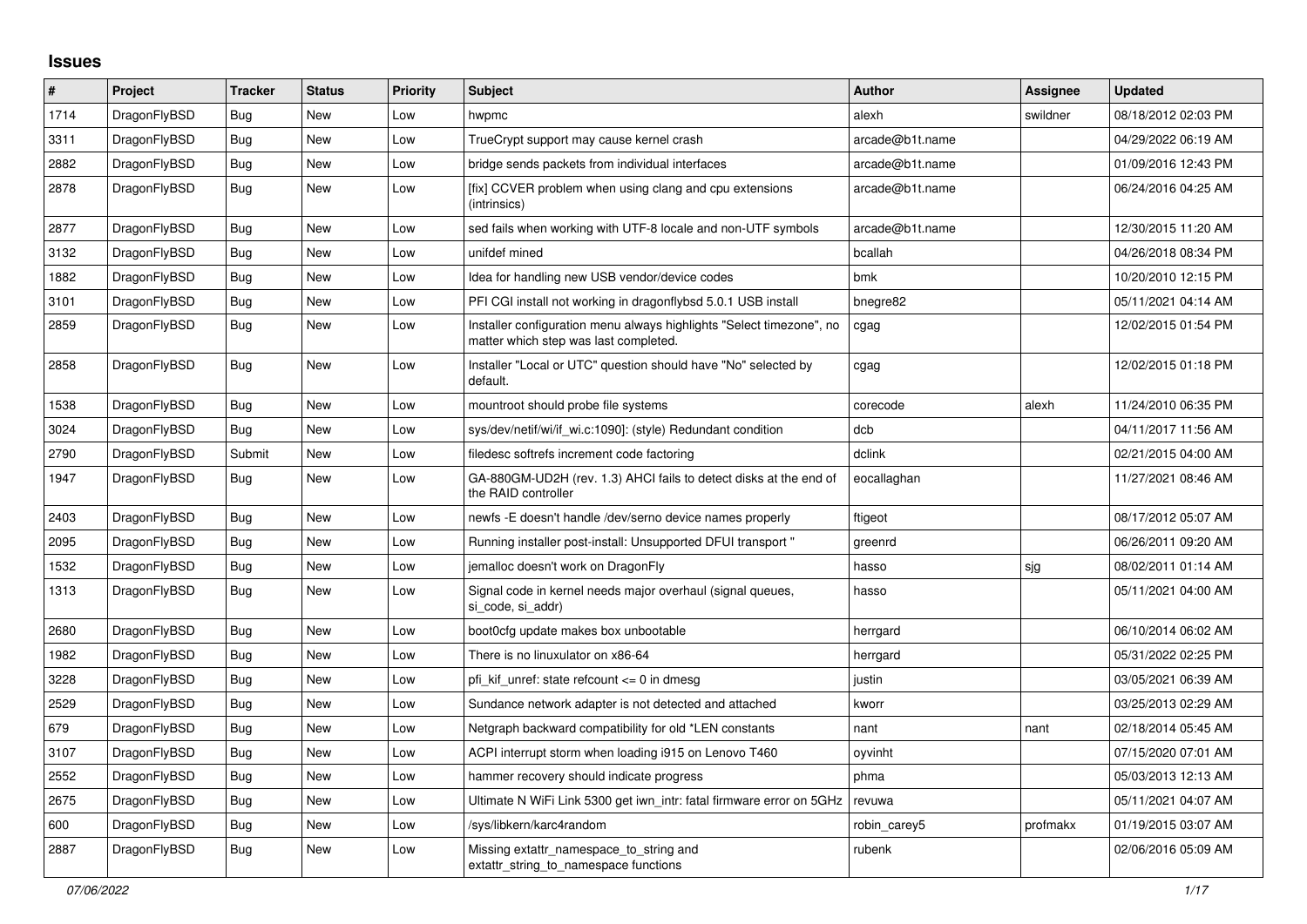| $\pmb{\#}$ | Project      | <b>Tracker</b> | <b>Status</b> | <b>Priority</b> | <b>Subject</b>                                                                                                               | <b>Author</b>      | <b>Assignee</b> | <b>Updated</b>      |
|------------|--------------|----------------|---------------|-----------------|------------------------------------------------------------------------------------------------------------------------------|--------------------|-----------------|---------------------|
| 2020       | DragonFlyBSD | Bug            | <b>New</b>    | Low             | Port brcm80211 driver from Linux to DragonFly BSD                                                                            | studer             |                 | 03/05/2011 10:54 PM |
| 2931       | DragonFlyBSD | Bug            | <b>New</b>    | Low             | 'gdb' of 'vkernel' unable to print backtrace                                                                                 | tofergus           |                 | 07/26/2016 01:51 PM |
| 2252       | DragonFlyBSD | <b>Bug</b>     | <b>New</b>    | Low             | snd hda not useable if loaded via /boot/loader.conf                                                                          | xbit               | swildner        | 12/14/2011 12:23 AM |
| 3041       | DragonFlyBSD | Submit         | <b>New</b>    | Normal          | firmware: Remove embedding of multiple images in one module.                                                                 | Anonymous          |                 | 12/25/2020 02:15 AM |
| 2297       | DragonFlyBSD | <b>Bug</b>     | <b>New</b>    | Normal          | strange NFS (client) error messages / problems                                                                               | Anonymous          |                 | 02/19/2012 02:59 PM |
| 2292       | DragonFlyBSD | Bug            | <b>New</b>    | Normal          | re interface with jumbo frames (mtu larger than 1500) hangs after<br>some traffic                                            | Anonymous          |                 | 01/31/2012 12:11 AM |
| 2052       | DragonFlyBSD | <b>Bug</b>     | <b>New</b>    | Normal          | Kernel panic: CPU APIC ID out of range                                                                                       | Anonymous          |                 | 05/02/2011 11:06 AM |
| 1695       | DragonFlyBSD | Bug            | <b>New</b>    | Normal          | NFS-related system breakdown                                                                                                 | Anonymous          |                 | 04/10/2014 12:35 AM |
| 2806       | DragonFlyBSD | Bug            | <b>New</b>    | Normal          | failed to configure a link-local address on ath0 (errno = 22)                                                                | Chingyuan          |                 | 05/25/2021 01:00 AM |
| 989        | DragonFlyBSD | <b>Bug</b>     | New           | Normal          | installer/fdisk trouble with wrapped values                                                                                  | Discodestroyer     |                 | 02/18/2014 06:27 AM |
| 2620       | DragonFlyBSD | Bug            | <b>New</b>    | Normal          | moused problem                                                                                                               | FilippoMo          |                 | 12/20/2013 10:32 AM |
| 2618       | DragonFlyBSD | <b>Bug</b>     | <b>New</b>    | Normal          | mouse problem on RELEASE-3_6_0                                                                                               | FilippoMo          |                 | 12/20/2013 03:26 AM |
| 2453       | DragonFlyBSD | <b>Bug</b>     | <b>New</b>    | Normal          | panic: assertion "gd->gd_spinlocks == 0" failed                                                                              | Johannes.Hofmann   |                 | 11/12/2012 12:54 PM |
| 1850       | DragonFlyBSD | <b>Bug</b>     | <b>New</b>    | Normal          | volume-add on hammer root fs panic                                                                                           | Johannes.Hofmann   |                 | 04/18/2019 04:27 AM |
| 3006       | DragonFlyBSD | Bug            | <b>New</b>    | Normal          | boot0cfg: panic in kern_udev.c in function _udev_dict_set_cstr when<br>installing in VirtualBox                              | MichiGreat         |                 | 04/01/2017 02:22 PM |
| 1246       | DragonFlyBSD | <b>Bug</b>     | <b>New</b>    | Normal          | bad resolution (monitor desync) with livedvd                                                                                 | Przem0l            |                 | 02/18/2014 06:29 AM |
| 2493       | DragonFlyBSD | Bug            | <b>New</b>    | Normal          | vidcontrol: invalid video mode name                                                                                          | Svarov             |                 | 01/24/2013 09:55 AM |
| 2595       | DragonFlyBSD | Bug            | <b>New</b>    | Normal          | DragonFly 3.4.3 crashes on SUN Blade X6250 with Qlogic ISP 2432<br>FC card                                                   | Turvamies          |                 | 10/07/2013 11:53 AM |
| 3219       | DragonFlyBSD | Bug            | <b>New</b>    | Normal          | x11/xorg port can not be build                                                                                               | <b>UlasSAYGIN</b>  |                 | 03/31/2020 08:57 AM |
| 3120       | DragonFlyBSD | <b>Bug</b>     | <b>New</b>    | Normal          | Intel AC 8260 firmware does not load                                                                                         | Vintodrimmer       |                 | 08/28/2018 03:30 AM |
| 2852       | DragonFlyBSD | <b>Bug</b>     | <b>New</b>    | Normal          | Hammer File System - hangs on undo during system boot / mount -<br>will not recover on DragonFlyBSD newer than 3.6.0         | abale              |                 | 05/11/2021 04:07 AM |
| 1941       | DragonFlyBSD | <b>Bug</b>     | <b>New</b>    | Normal          | wlan config crash                                                                                                            | abandon.every.hope |                 | 12/24/2010 07:54 PM |
| 2250       | DragonFlyBSD | <b>Bug</b>     | <b>New</b>    | Normal          | Kernel panic                                                                                                                 | adamk              |                 | 11/23/2018 01:10 AM |
| 3301       | DragonFlyBSD | <b>Bug</b>     | <b>New</b>    | Normal          | Gkrellm from the packages is not showing logged in users in main<br>window, logged in users always $== 0$                    | adrian             |                 | 01/08/2022 04:24 AM |
| 3300       | DragonFlyBSD | <b>Bug</b>     | New           | Normal          | Running Xvnc from TigerVNC package through the INETD daemon   adrian<br>in TCP WAIT mode fails hard                          |                    |                 | 01/08/2022 04:25 AM |
| 2210       | DragonFlyBSD | Bug            | New           | Normal          | Bugtracker cannot assign default project for new users                                                                       | ahuete.devel       |                 | 11/17/2011 11:30 AM |
| 2520       | DragonFlyBSD | <b>Bug</b>     | New           | Normal          | panic: assertion "IS SERIALIZED((ifp->if serializer))" failed in<br>if_default_serialize_assert at /usr/src/sys/net/if.c:437 | ano                |                 | 03/09/2013 12:14 AM |
| 2329       | DragonFlyBSD | <b>Bug</b>     | New           | Normal          | ibm x3550 & acpi                                                                                                             | ano                |                 | 06/03/2014 11:37 AM |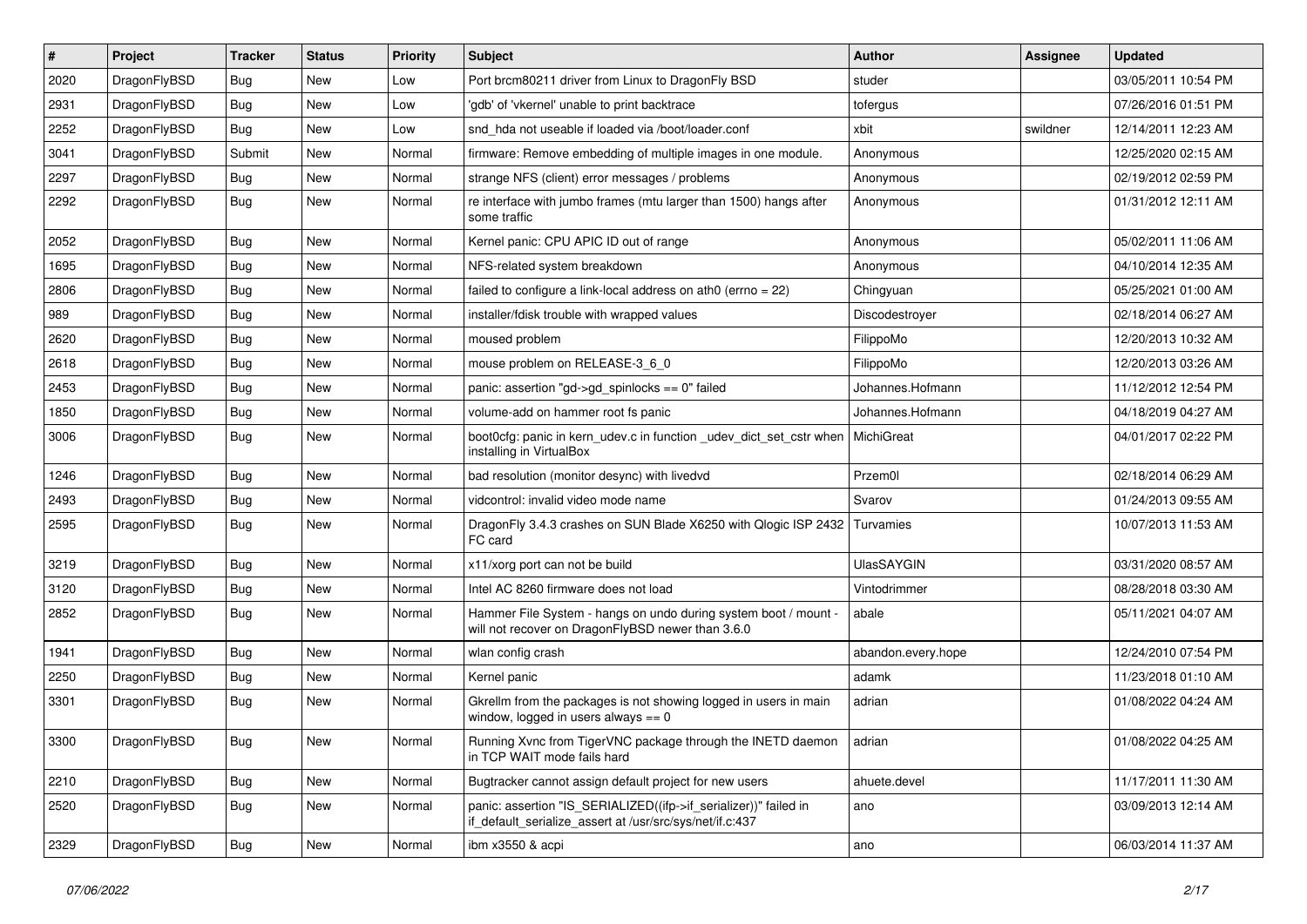| $\vert$ # | Project      | <b>Tracker</b> | <b>Status</b> | <b>Priority</b> | <b>Subject</b>                                                                                   | <b>Author</b>   | <b>Assignee</b> | <b>Updated</b>      |
|-----------|--------------|----------------|---------------|-----------------|--------------------------------------------------------------------------------------------------|-----------------|-----------------|---------------------|
| 3278      | DragonFlyBSD | Bug            | <b>New</b>    | Normal          | Second screen image is distorted                                                                 | arcade@b1t.name |                 | 07/10/2021 03:36 AM |
| 3209      | DragonFlyBSD | Bug            | <b>New</b>    | Normal          | svc has some minor bugs                                                                          | arcade@b1t.name |                 | 10/24/2019 09:08 AM |
| 2107      | DragonFlyBSD | Bug            | <b>New</b>    | Normal          | 2.10.1 sata dvd drive issue                                                                      | ausppc          |                 | 07/31/2011 08:41 PM |
| 3284      | DragonFlyBSD | Bug            | <b>New</b>    | Normal          | Wrong towlower() result for U+038A                                                               | bhaible         |                 | 07/10/2021 03:34 AM |
| 3283      | DragonFlyBSD | <b>Bug</b>     | <b>New</b>    | Normal          | mknodat() cannot create FIFOs                                                                    | bhaible         |                 | 07/10/2021 03:34 AM |
| 3282      | DragonFlyBSD | <b>Bug</b>     | New           | Normal          | unexpected errno value from fopen()                                                              | bhaible         |                 | 07/10/2021 03:34 AM |
| 3281      | DragonFlyBSD | Bug            | <b>New</b>    | Normal          | Crash after leaving unattended for a while                                                       | bhaible         |                 | 07/10/2021 03:32 AM |
| 3110      | DragonFlyBSD | Bug            | <b>New</b>    | Normal          | crash with ipfw3 under load                                                                      | bnegre82        |                 | 12/09/2017 06:22 AM |
| 1594      | DragonFlyBSD | <b>Bug</b>     | <b>New</b>    | Normal          | Kernel panic during boot from Live CD on Dell E6400                                              | bodie           |                 | 05/11/2021 03:54 AM |
| 2115      | DragonFlyBSD | <b>Bug</b>     | <b>New</b>    | Normal          | [msk] system freeze after receive some paquet                                                    | bsdsx           |                 | 08/22/2011 10:22 AM |
| 2319      | DragonFlyBSD | Bug            | <b>New</b>    | Normal          | crypt/passwd forward compat                                                                      | c.turner1       |                 | 02/28/2012 12:39 PM |
| 2265      | DragonFlyBSD | Bug            | <b>New</b>    | Normal          | mbsrtowcs does not properly handle invalid mbstate_t in ps                                       | c.turner1       | swildner        | 01/10/2012 07:56 PM |
| 3143      | DragonFlyBSD | <b>Bug</b>     | <b>New</b>    | Normal          | assertion "0" failed in hammer2 inode xop chain sync                                             | cbin            |                 | 07/18/2018 12:50 PM |
| 3139      | DragonFlyBSD | <b>Bug</b>     | <b>New</b>    | Normal          | USB Mouse Does Not Work in DragonflyBSD guest on VirtualBox                                      | chiguy1256      |                 | 06/24/2018 10:14 PM |
| 3280      | DragonFlyBSD | <b>Bug</b>     | <b>New</b>    | Normal          | KMS console and i915(4) not working in 6.0                                                       | cmusser         |                 | 07/10/2021 03:35 AM |
| 1556      | DragonFlyBSD | <b>Bug</b>     | <b>New</b>    | Normal          | many processes stuck in "hmrrcm", system unusable                                                | corecode        | tuxillo         | 05/11/2021 03:52 AM |
| 1474      | DragonFlyBSD | Bug            | <b>New</b>    | Normal          | ithread 1 unexpectedly rescheduled                                                               | corecode        | tuxillo         | 05/11/2021 03:52 AM |
| 1442      | DragonFlyBSD | Bug            | <b>New</b>    | Normal          | blocking SIGSEGV and triggering a segment violation produces an<br>all CPU consuming process     | corecode        | tuxillo         | 05/11/2021 03:52 AM |
| 1440      | DragonFlyBSD | Bug            | <b>New</b>    | Normal          | ptrace/gdb doesn't work after process blocks SIGTRAP                                             | corecode        | tuxillo         | 05/11/2021 03:52 AM |
| 731       | DragonFlyBSD | Bug            | <b>New</b>    | Normal          | system freeze on "slice too large"                                                               | corecode        | tuxillo         | 06/25/2022 04:01 AM |
| 341       | DragonFlyBSD | <b>Bug</b>     | <b>New</b>    | Normal          | Vinum erroneously repors devices as busy                                                         | corecode        | swildner        | 01/21/2012 04:50 AM |
| 2687      | DragonFlyBSD | <b>Bug</b>     | <b>New</b>    | Normal          | natacontrol software RAID in installer                                                           | csmelosky       |                 | 06/22/2014 12:03 PM |
| 3243      | DragonFlyBSD | <b>Bug</b>     | <b>New</b>    | Normal          | SMART status not reported properly for SSD disks                                                 | daftaupe        |                 | 09/09/2020 11:03 PM |
| 3227      | DragonFlyBSD | Submit         | <b>New</b>    | Normal          | Add HAMMER2 instructions in the installation medium README                                       | daftaupe        |                 | 03/26/2020 03:34 PM |
| 2994      | DragonFlyBSD | <b>Bug</b>     | <b>New</b>    | Normal          | Intermittent boot hangs after git: hammer - HAMMER Version 7                                     | davshao         |                 | 03/30/2017 02:06 PM |
| 2835      | DragonFlyBSD | Bug            | New           | Normal          | /usr/include/c++/5.0/bits/c++locale.h likes<br>POSIX_C_SOURCE>=200809                            | davshao         |                 | 11/18/2015 03:40 AM |
| 2688      | DragonFlyBSD | Bug            | New           | Normal          | 67613368bdda7 Fix wrong checks for U4B presence Asrock Z77M<br>difficulty detecting USB keyboard | davshao         |                 | 06/28/2014 07:08 PM |
| 2652      | DragonFlyBSD | <b>Bug</b>     | New           | Normal          | 189a0ff3761b47  ix: Implement MSI-X support locks up Lenovo<br>S10 Intel Atom n270               | davshao         |                 | 05/14/2014 01:55 AM |
| 3076      | DragonFlyBSD | <b>Bug</b>     | New           | Normal          | sys/dev/netif/ig_hal/e1000_ich8lan.c:1594: sanity checking mixup?                                | dcb             |                 | 10/11/2017 01:58 AM |
| 3025      | DragonFlyBSD | <b>Bug</b>     | New           | Normal          | sys/dev/powermng/powernow/powernow.c:284: bad comparison?                                        | dcb             |                 | 09/23/2017 07:45 AM |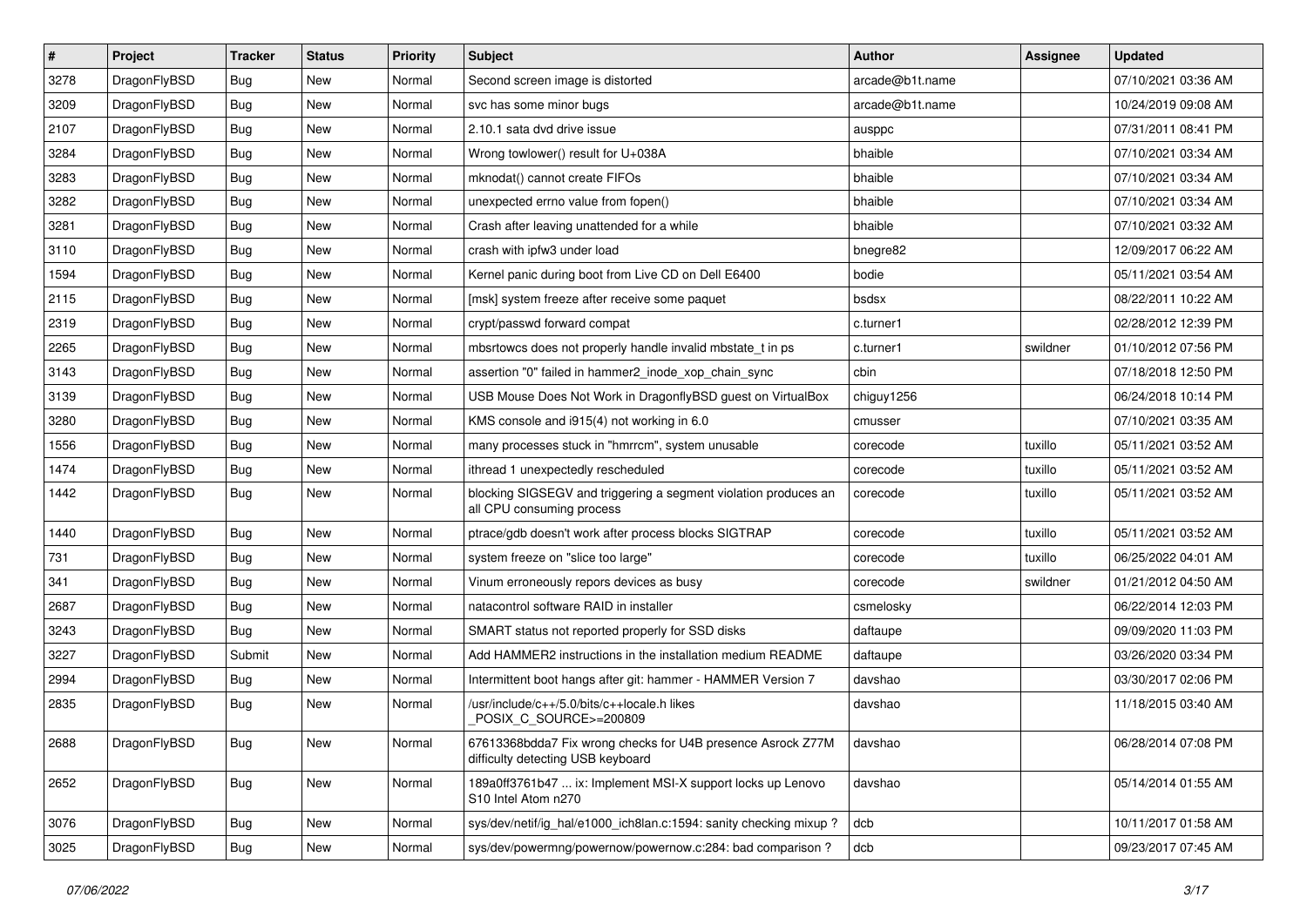| $\vert$ # | Project      | <b>Tracker</b> | <b>Status</b> | <b>Priority</b> | <b>Subject</b>                                                                                             | <b>Author</b> | Assignee | <b>Updated</b>      |
|-----------|--------------|----------------|---------------|-----------------|------------------------------------------------------------------------------------------------------------|---------------|----------|---------------------|
| 3022      | DragonFlyBSD | <b>Bug</b>     | <b>New</b>    | Normal          | sys/dev/netif/ath/ath/if_ath.c:2142: strange bitmask?                                                      | dcb           |          | 04/11/2017 11:49 AM |
| 3018      | DragonFlyBSD | <b>Bug</b>     | <b>New</b>    | Normal          | sys/bus/u4b/wlan/if_run.c:5464]: (style) Redundant condition                                               | dcb           |          | 04/11/2017 11:26 AM |
| 3154      | DragonFlyBSD | Submit         | <b>New</b>    | Normal          | Update serial handling in bootloader                                                                       | ddegroot      | dillon   | 11/06/2018 11:21 PM |
| 3147      | DragonFlyBSD | Submit         | <b>New</b>    | Normal          | Enable headless installation                                                                               | ddegroot      |          | 10/09/2018 01:25 PM |
| 2708      | DragonFlyBSD | <b>Bug</b>     | <b>New</b>    | Normal          | unable to send TCP nor UDP on age(4) interface                                                             | dermiste      |          | 05/11/2021 03:54 AM |
| 1774      | DragonFlyBSD | Bug            | <b>New</b>    | Normal          | New IP header cleanup branch available for testing                                                         | dillon        |          | 05/15/2022 10:59 AM |
| 3117      | DragonFlyBSD | Bug            | <b>New</b>    | Normal          | Problem with colours if "intel" video-driver used                                                          | dpostolov     |          | 01/07/2018 11:35 PM |
| 3116      | DragonFlyBSD | Bug            | New           | Normal          | da0 detects on very big volume if to _remove_ usb install stick and<br>reboot on Intel NUC5PPYH            | dpostolov     |          | 01/07/2018 09:40 PM |
| 1877      | DragonFlyBSD | Bug            | <b>New</b>    | Normal          | Freeze during 1st hammer cleanup after new install                                                         | elekktretterr |          | 05/15/2022 11:43 AM |
| 1634      | DragonFlyBSD | <b>Bug</b>     | <b>New</b>    | Normal          | panic: spin lock: 0xe4ad1320, indefinitive wait!                                                           | elekktretterr |          | 01/19/2015 03:21 AM |
| 1463      | DragonFlyBSD | Bug            | <b>New</b>    | Normal          | Mountroot before drives are initialized                                                                    | elekktretterr |          | 12/07/2010 01:30 PM |
| 1194      | DragonFlyBSD | <b>Bug</b>     | <b>New</b>    | Normal          | SCSI errors while trying to copy photos from my camera                                                     | elekktretterr |          | 01/14/2015 04:39 PM |
| 2254      | DragonFlyBSD | Bug            | New           | Normal          | panic: assertion "ref < &td->td_toks_end" failed in lwkt_gettoken at<br>/usr/src/sys/kern/lwkt_token.c:588 | eocallaghan   |          | 12/05/2011 10:21 PM |
| 2164      | DragonFlyBSD | <b>Bug</b>     | <b>New</b>    | Normal          | panic on reboot from usb.                                                                                  | eocallaghan   |          | 10/27/2011 09:29 AM |
| 2161      | DragonFlyBSD | Bug            | <b>New</b>    | Normal          | Outdated xorg.conf file gets installed into etc and screws up mouse                                        | eocallaghan   |          | 10/27/2011 01:51 PM |
| 2158      | DragonFlyBSD | <b>Bug</b>     | <b>New</b>    | Normal          | iwn panics with assertion on boot.                                                                         | eocallaghan   |          | 10/24/2011 04:13 PM |
| 2544      | DragonFlyBSD | Bug            | New           | Normal          | live DVD system boot (menu option 1) caused db> prompt on<br>PE1950                                        | estrabd       |          | 05/11/2021 03:54 AM |
| 3276      | DragonFlyBSD | Submit         | New           | Normal          | Add option controlling whether gpt expand expands the last partition<br>(needs testing)                    | falsifian     |          | 07/10/2021 03:35 AM |
| 2075      | DragonFlyBSD | Bug            | <b>New</b>    | Normal          | pflogd on x86_64                                                                                           | fanch         |          | 05/16/2011 04:04 PM |
| 2569      | DragonFlyBSD | <b>Bug</b>     | <b>New</b>    | Normal          | ctime NFS                                                                                                  | ferney        |          | 08/11/2013 04:35 AM |
| 1899      | DragonFlyBSD | Bug            | <b>New</b>    | Normal          | Keyboard doesn't work                                                                                      | fransm        |          | 05/15/2022 03:32 PM |
| 2803      | DragonFlyBSD | <b>Bug</b>     | <b>New</b>    | Normal          | HAMMER: Warning: UNDO area too small!                                                                      | ftigeot       |          | 03/11/2015 03:42 PM |
| 2674      | DragonFlyBSD | <b>Bug</b>     | <b>New</b>    | Normal          | <b>GPT Support</b>                                                                                         | ftigeot       |          | 12/28/2015 02:54 PM |
| 2619      | DragonFlyBSD | Bug            | New           | Normal          | DragonFly 3.6 can't be installed on a 6TB volume                                                           | ftigeot       |          | 02/23/2014 11:55 PM |
| 2535      | DragonFlyBSD | Bug            | <b>New</b>    | Normal          | Imap processes apparentlt blocked on disk I/O                                                              | ftigeot       |          | 04/02/2013 09:31 AM |
| 2416      | DragonFlyBSD | <b>Bug</b>     | New           | Normal          | ".' entry can be removed on mounted nfs filesystem                                                         | ftigeot       | tuxillo  | 06/03/2014 04:40 AM |
| 2122      | DragonFlyBSD | Submit         | New           | Normal          | [Review] Fixes to the VFS layer                                                                            | ftigeot       |          | 05/31/2022 03:25 PM |
| 2051      | DragonFlyBSD | <b>Bug</b>     | New           | Normal          | No ipv6 lan route entry created on 2.10                                                                    | ftigeot       |          | 04/21/2011 10:37 AM |
| 1923      | DragonFlyBSD | <b>Bug</b>     | New           | Normal          | Abysmal NFS performance with IPv6                                                                          | ftigeot       |          | 12/05/2010 09:34 PM |
| 1826      | DragonFlyBSD | <b>Bug</b>     | New           | Normal          | panic during boot: assertion so->so_port  in tcp_input                                                     | ftigeot       |          | 05/15/2022 11:05 AM |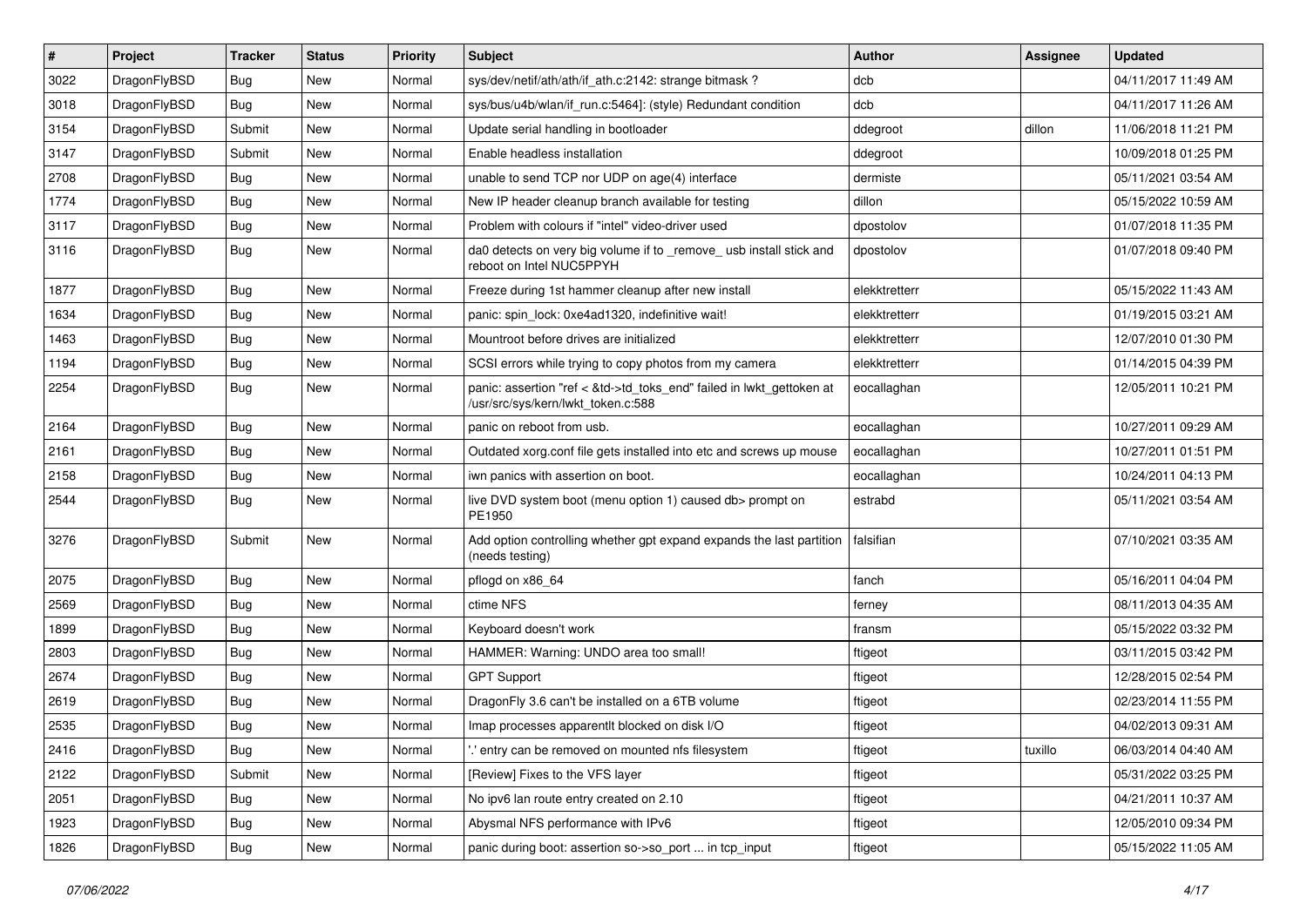| $\sharp$ | Project      | <b>Tracker</b> | <b>Status</b> | <b>Priority</b> | Subject                                                                                                    | <b>Author</b>   | Assignee  | <b>Updated</b>      |
|----------|--------------|----------------|---------------|-----------------|------------------------------------------------------------------------------------------------------------|-----------------|-----------|---------------------|
| 1818     | DragonFlyBSD | Bug            | New           | Normal          | panic: Bad tailq NEXT (kqueue issue ?)                                                                     | ftigeot         |           | 05/15/2022 11:40 AM |
| 2577     | DragonFlyBSD | Bug            | New           | Normal          | virtio-blk iops performance is cpu limited on high end devices                                             | gjs278          | vsrinivas | 08/01/2013 02:28 PM |
| 3165     | DragonFlyBSD | Bug            | New           | Normal          | Looping at boot time                                                                                       | gop             |           | 12/28/2018 01:04 PM |
| 2094     | DragonFlyBSD | Bug            | New           | Normal          | Segfault when gdb printing backtrace from core dump                                                        | greenrd         |           | 06/25/2011 04:14 PM |
| 1525     | DragonFlyBSD | Bug            | <b>New</b>    | Normal          | boehm-gc problems                                                                                          | hasso           |           | 10/13/2012 07:13 PM |
| 1430     | DragonFlyBSD | Bug            | <b>New</b>    | Normal          | Buggy w(1)?                                                                                                | hasso           | alexh     | 11/24/2010 08:09 AM |
| 2125     | DragonFlyBSD | Bug            | New           | Normal          | Weird garbage in dmesg                                                                                     | herrgard        |           | 08/30/2011 08:04 PM |
| 2045     | DragonFlyBSD | Bug            | <b>New</b>    | Normal          | ral(4): Fatal trap 12: page fault while in kernel mode (two panics)                                        | herrgard        |           | 11/03/2011 05:34 PM |
| 3206     | DragonFlyBSD | Submit         | <b>New</b>    | Normal          | update psm/kbd to FreeBSD 12.0 code                                                                        | htse            |           | 10/05/2019 03:49 PM |
| 3201     | DragonFlyBSD | Submit         | New           | Normal          | Fixes make search display                                                                                  | htse            |           | 08/20/2021 04:02 PM |
| 3189     | DragonFlyBSD | <b>Bug</b>     | New           | Normal          | Allow DragonFly Mail Agent to accept an alternate config via<br>command line switch                        | iang            |           | 08/16/2021 12:42 AM |
| 3029     | DragonFlyBSD | <b>Bug</b>     | <b>New</b>    | Normal          | Running DflyBSD 4.8 on FreeBSD bhyve as a guest                                                            | iron            |           | 05/13/2022 04:33 AM |
| 2746     | DragonFlyBSD | <b>Bug</b>     | <b>New</b>    | Normal          | some fraction of xterms started from the xmonad window manager<br>get killed with SIGALRM                  | isenmann        | profmakx  | 12/28/2014 02:51 AM |
| 2604     | DragonFlyBSD | <b>Bug</b>     | New           | Normal          | dell laptop does not boot with LATEST                                                                      | isenmann        |           | 11/20/2013 02:07 AM |
| 3134     | DragonFlyBSD | <b>Bug</b>     | New           | Normal          | RFC 3021 (/31 networks) appear to be unsupported                                                           | jailbird        |           | 05/16/2018 11:03 PM |
| 2369     | DragonFlyBSD | <b>Bug</b>     | <b>New</b>    | Normal          | panic: Bad link elm 0xffffffe07edf6068 next->prev != elm                                                   | jaydg           |           | 08/15/2012 03:04 AM |
| 2308     | DragonFlyBSD | <b>Bug</b>     | New           | Normal          | System freeze when unloading snd hda                                                                       | jaydg           |           | 02/19/2012 07:15 AM |
| 2890     | DragonFlyBSD | <b>Bug</b>     | New           | Normal          | not able to boot usb installer on Toshiba Chromebook 2                                                     | johnnywhishbone |           | 02/22/2016 03:42 AM |
| 2712     | DragonFlyBSD | <b>Bug</b>     | New           | Normal          | connect(2) returns EINVAL when retrying after ECONNREFUSED                                                 | jorisgio        |           | 08/14/2014 05:31 PM |
| 2568     | DragonFlyBSD | <b>Bug</b>     | New           | Normal          | AHCI panic                                                                                                 | josepht         |           | 06/07/2013 05:52 PM |
| 2245     | DragonFlyBSD | <b>Bug</b>     | New           | Normal          | panic: assertion "ref < &td->td_toks_end" failed in lwkt_gettoken at<br>/usr/src/sys/kern/lwkt token.c:588 | juanfra684      |           | 11/22/2011 07:41 PM |
| 2153     | DragonFlyBSD | <b>Bug</b>     | New           | Normal          | Too many unuseful warnings at boot                                                                         | juanfra684      |           | 10/18/2011 10:16 PM |
| 2444     | DragonFlyBSD | <b>Bug</b>     | <b>New</b>    | Normal          | Crash during Hammer overnight cleanup                                                                      | justin          |           | 11/04/2012 07:58 AM |
| 2645     | DragonFlyBSD | <b>Bug</b>     | <b>New</b>    | Normal          | panic with dsched fq and ioprio                                                                            | jyoung15        |           | 02/20/2014 07:29 AM |
| 1939     | DragonFlyBSD | <b>Bug</b>     | New           | Normal          | Panic on nightly build and stress test box                                                                 | lentferj        |           | 12/18/2010 08:41 AM |
| 1916     | DragonFlyBSD | Bug            | <b>New</b>    | Normal          | Constant crashes on x86_64 with UFS                                                                        | lentferj        |           | 11/21/2010 07:40 PM |
| 2892     | DragonFlyBSD | <b>Bug</b>     | <b>New</b>    | Normal          | swap_pager:indefinite wait bufferf error                                                                   | <b>Ihmwzy</b>   |           | 02/21/2016 10:32 PM |
| 2917     | DragonFlyBSD | <b>Bug</b>     | New           | Normal          | da8: reading primary partition table: error accessing offset<br>000000000000 for 512                       | liweitianux     |           | 05/11/2021 08:43 PM |
| 2565     | DragonFlyBSD | <b>Bug</b>     | New           | Normal          | "ifconfig ix0 up" panic                                                                                    | Itpig402a       |           | 06/03/2013 05:46 AM |
| 2434     | DragonFlyBSD | <b>Bug</b>     | New           | Normal          | BTX Halted - Boot fails on USB/GUI                                                                         | lucmv           |           | 10/17/2012 08:12 PM |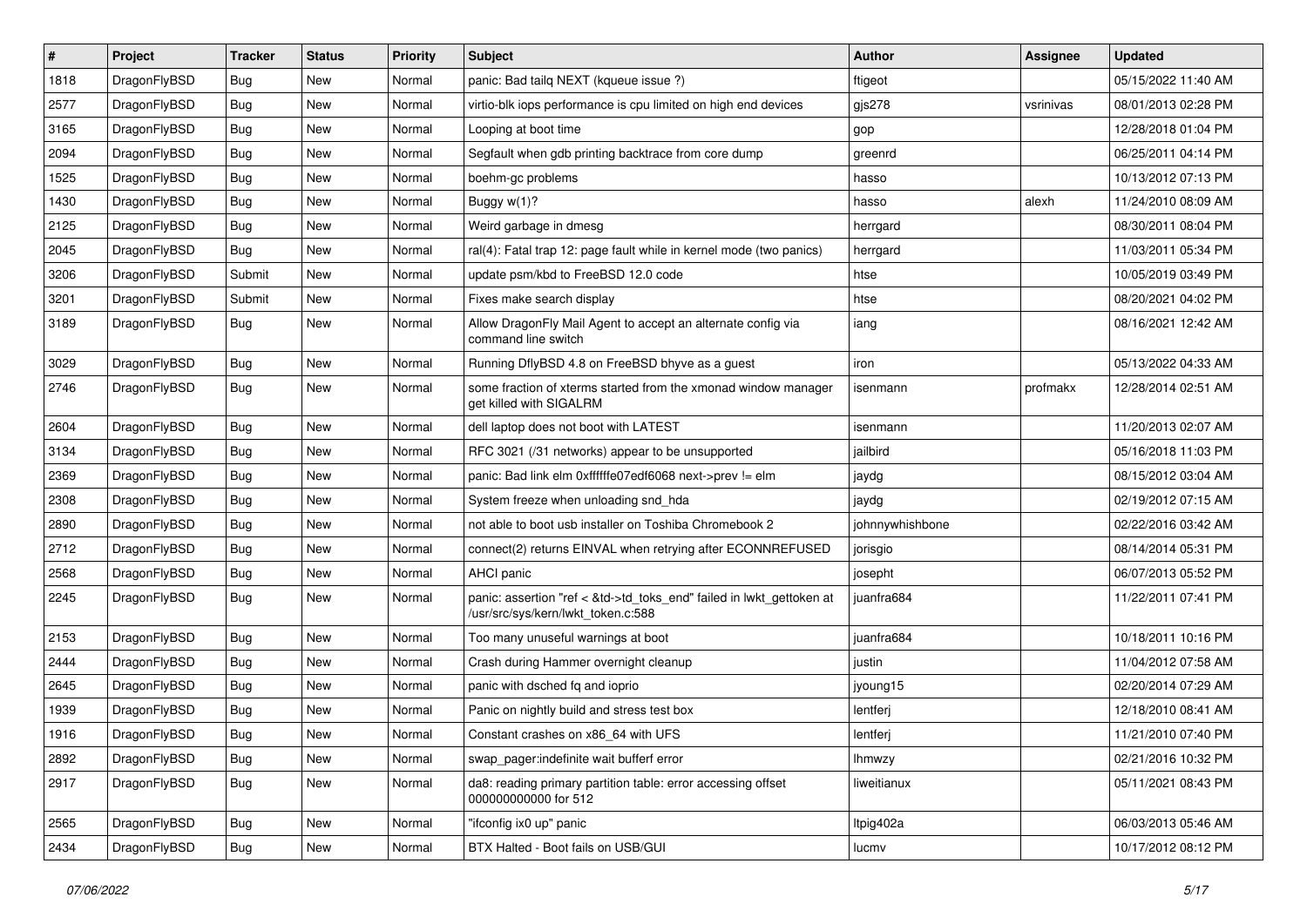| $\sharp$ | Project      | <b>Tracker</b> | <b>Status</b> | <b>Priority</b> | Subject                                                                                                 | <b>Author</b>          | <b>Assignee</b> | <b>Updated</b>      |
|----------|--------------|----------------|---------------|-----------------|---------------------------------------------------------------------------------------------------------|------------------------|-----------------|---------------------|
| 2808     | DragonFlyBSD | <b>Bug</b>     | New           | Normal          | X freeze by switching between X and VT - results in black screen                                        | lukesky333             |                 | 05/11/2021 03:55 AM |
| 2531     | DragonFlyBSD | <b>Bug</b>     | <b>New</b>    | Normal          | camcontrol fails to disable APM                                                                         | m.lombardi85           |                 | 03/23/2013 12:28 PM |
| 2370     | DragonFlyBSD | <b>Bug</b>     | New           | Normal          | panic: ffs_valloc: dup alloc                                                                            | marino                 | vsrinivas       | 02/01/2013 09:28 AM |
| 2167     | DragonFlyBSD | <b>Bug</b>     | New           | Normal          | shutdown/reboot fails after uptime msg                                                                  | marino                 |                 | 11/28/2011 03:01 AM |
| 2092     | DragonFlyBSD | <b>Bug</b>     | <b>New</b>    | Normal          | Panic: Bad link elm 0x next->prev != elm                                                                | masterblaster          | dillon          | 12/04/2011 12:49 PM |
| 3035     | DragonFlyBSD | <b>Bug</b>     | New           | Normal          | panic: assertion "cpu >= 0 && cpu < ncpus" failed in netisr_cpuport<br>at /usr/src/sys/net/netisr2.h:87 | masu                   |                 | 05/11/2017 01:24 AM |
| 2809     | DragonFlyBSD | <b>Bug</b>     | New           | Normal          | hammer mirror-stream                                                                                    | masu                   |                 | 04/10/2015 12:33 AM |
| 2067     | DragonFlyBSD | <b>Bug</b>     | New           | Normal          | sound/pcm: "play interrupt timeout, channel dead"                                                       | matthiasr              |                 | 05/11/2021 03:55 AM |
| 2598     | DragonFlyBSD | Bug            | New           | Normal          | i386 via USB Booting                                                                                    | mbzadegan              |                 | 10/21/2013 02:28 AM |
| 1293     | DragonFlyBSD | <b>Bug</b>     | <b>New</b>    | Normal          | 2.2.1-REL Installer Request                                                                             | mk                     | tuxillo         | 05/11/2021 04:00 AM |
| 3235     | DragonFlyBSD | <b>Bug</b>     | New           | Normal          | Kernel panic in devfs vnops.c                                                                           | mneumann               |                 | 04/28/2020 07:00 AM |
| 3222     | DragonFlyBSD | Bug            | <b>New</b>    | Normal          | gcc - undefined reference to '__atomic_load' (missing libatomic?)                                       | mneumann               |                 | 02/08/2020 02:45 AM |
| 2972     | DragonFlyBSD | <b>Bug</b>     | <b>New</b>    | Normal          | ipfw3 "deny to me" does not work correctly                                                              | mneumann               |                 | 12/27/2016 12:11 PM |
| 2881     | DragonFlyBSD | <b>Bug</b>     | <b>New</b>    | Normal          | Pulseaudio hangs/resets system when starting X11                                                        | mneumann               |                 | 01/09/2016 03:08 AM |
| 2788     | DragonFlyBSD | <b>Bug</b>     | New           | Normal          | ioctl GSLICEINFO: Not working for vnode slice                                                           | mneumann               |                 | 02/12/2015 07:49 AM |
| 3218     | DragonFlyBSD | <b>Bug</b>     | New           | Normal          | Kernel panics are not sent to comconsole when booted over EFI                                           | mqudsi                 |                 | 12/02/2019 08:52 PM |
| 2104     | DragonFlyBSD | Bug            | <b>New</b>    | Normal          | network configuration seg. fault on install CD                                                          | navratil               |                 | 07/26/2011 07:55 AM |
| 2098     | DragonFlyBSD | Submit         | New           | Normal          | [PATCH] correct ath man page example<br>(/usr/src/share/man/man4/ath.4)                                 | nobody                 |                 | 11/15/2011 12:27 AM |
| 3215     | DragonFlyBSD | Bug            | <b>New</b>    | Normal          | Hang in tcdrain(3) after write(3)                                                                       | noloader               |                 | 11/25/2019 03:08 PM |
| 2622     | DragonFlyBSD | <b>Bug</b>     | <b>New</b>    | Normal          | VAIO FIT15E fn keys support                                                                             | nonsolosoft            |                 | 12/31/2013 01:31 AM |
| 2621     | DragonFlyBSD | Bug            | New           | Normal          | core dump using cdrom                                                                                   | nonsolosoft            |                 | 12/27/2013 12:43 AM |
| 2412     | DragonFlyBSD | <b>Bug</b>     | <b>New</b>    | Normal          | wlan0 fails to get address via dhclient                                                                 | nonsolosoft            |                 | 08/30/2012 05:55 AM |
| 2182     | DragonFlyBSD | <b>Bug</b>     | New           | Normal          | if msk PHY FIFO underrun/overflow                                                                       | nonsolosoft            |                 | 09/03/2012 06:39 AM |
| 1193     | DragonFlyBSD | Bug            | New           | Normal          | kernel doesn't recognize cdrom drive                                                                    | nonsolosoft            |                 | 01/25/2014 09:11 PM |
| 3052     | DragonFlyBSD | <b>Bug</b>     | New           | Normal          | panic DragonFly v4.8.1-RELEASE by mounting a malformed NTFS<br>image [64.000]                           | open.source@ribose.com |                 | 08/14/2017 03:22 AM |
| 3051     | DragonFlyBSD | Bug            | New           | Normal          | panic DragonFly v4.8.1-RELEASE by mounting a malformed NTFS<br>image [12.000]                           | open.source@ribose.com |                 | 08/14/2017 03:20 AM |
| 3049     | DragonFlyBSD | <b>Bug</b>     | New           | Normal          | panic DragonFly v4.8.1-RELEASE by mounting a malformed<br>msdosfs image [12.128]                        | open.source@ribose.com |                 | 08/14/2017 02:53 AM |
| 2802     | DragonFlyBSD | Bug            | <b>New</b>    | Normal          | USB Wifi urtwn0 crash from cd boot                                                                      | opvalues               |                 | 03/10/2015 01:07 AM |
| 2799     | DragonFlyBSD | Bug            | New           | Normal          | Fatal trap 12 caused by moused(8) -p /dev/cual0                                                         | opvalues               |                 | 03/04/2015 11:01 PM |
| 2874     | DragonFlyBSD | <b>Bug</b>     | New           | Normal          | make world DESTDIR=/emptydir fails                                                                      | pascii                 |                 | 12/25/2015 07:04 AM |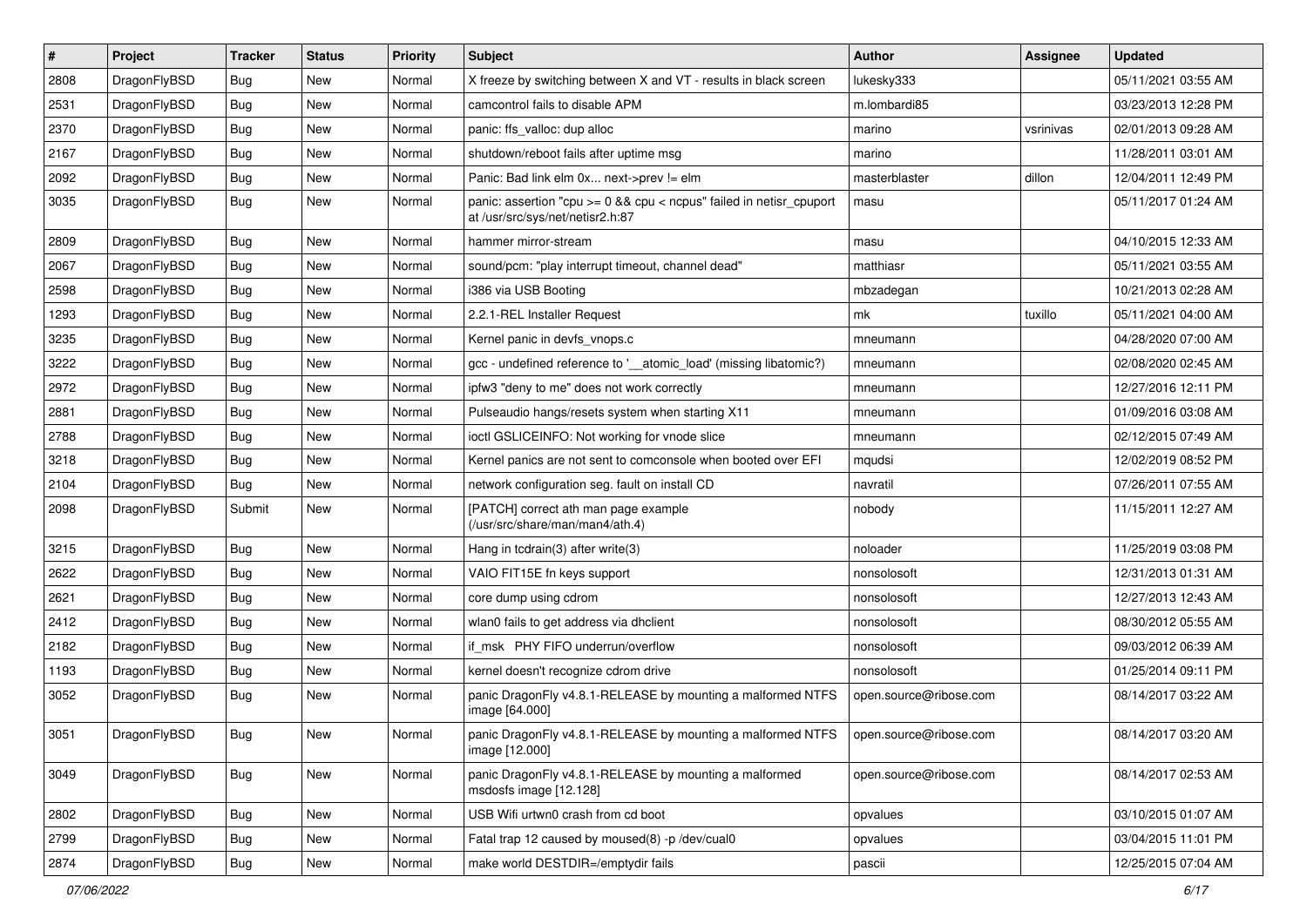| $\sharp$ | Project      | <b>Tracker</b> | <b>Status</b> | <b>Priority</b> | Subject                                                                                                        | <b>Author</b> | Assignee | <b>Updated</b>      |
|----------|--------------|----------------|---------------|-----------------|----------------------------------------------------------------------------------------------------------------|---------------|----------|---------------------|
| 2898     | DragonFlyBSD | <b>Bug</b>     | New           | Normal          | <b>HAMMER</b> panic                                                                                            | pavalos       |          | 11/03/2018 07:05 AM |
| 2526     | DragonFlyBSD | Bug            | New           | Normal          | hammer cleanup doesn't run on first day of DST                                                                 | pavalos       |          | 10/18/2016 05:28 PM |
| 2248     | DragonFlyBSD | <b>Bug</b>     | New           | Normal          | sysctl panic                                                                                                   | pavalos       |          | 11/23/2011 06:23 PM |
| 2199     | DragonFlyBSD | Bug            | New           | Normal          | screen segfaults if utmpx isn't present                                                                        | pavalos       |          | 11/15/2011 10:52 PM |
| 2099     | DragonFlyBSD | Bug            | New           | Normal          | page fault panic in vm system                                                                                  | pavalos       |          | 07/10/2011 08:51 AM |
| 2048     | DragonFlyBSD | Bug            | <b>New</b>    | Normal          | panic: ffs sync: rofs mod                                                                                      | pavalos       |          | 04/12/2011 05:45 AM |
| 2008     | DragonFlyBSD | Bug            | New           | Normal          | lwkt_setcpu_remote: td->td_flags 00800621 console flood                                                        | pavalos       |          | 03/06/2011 09:37 PM |
| 1969     | DragonFlyBSD | Bug            | <b>New</b>    | Normal          | pf-related network problem                                                                                     | pavalos       | lentferj | 02/01/2011 06:57 PM |
| 1949     | DragonFlyBSD | Bug            | New           | Normal          | iwn panic                                                                                                      | pavalos       |          | 01/30/2011 03:21 AM |
| 1946     | DragonFlyBSD | Bug            | <b>New</b>    | Normal          | ieee80211 panic                                                                                                | pavalos       | josepht  | 01/27/2011 06:00 PM |
| 1769     | DragonFlyBSD | <b>Bug</b>     | New           | Normal          | panic: assertion: _tp->tt_msg->tt_cpuid == mycpuid in<br>tcp_callout_active                                    | pavalos       | sjg      | 05/15/2022 11:07 AM |
| 3226     | DragonFlyBSD | Bug            | <b>New</b>    | Normal          | Xorg freezes in vm: thread stuck in "objtrm1"                                                                  | peeter        |          | 04/08/2020 02:10 AM |
| 2970     | DragonFlyBSD | Bug            | <b>New</b>    | Normal          | kernel 4.7: "Is -I" causes panic on UDF filesystem: "bgetvp -<br>overlapping buffer"                           | peeter        |          | 12/21/2016 02:46 AM |
| 1943     | DragonFlyBSD | Bug            | <b>New</b>    | Normal          | hammer assertion panic                                                                                         | peter         |          | 12/27/2010 12:45 AM |
| 1990     | DragonFlyBSD | Bug            | New           | Normal          | /mnt too large to mount                                                                                        | peur.neu      |          | 02/16/2011 11:24 PM |
| 1951     | DragonFlyBSD | Bug            | <b>New</b>    | Normal          | dma timeouts at phyaddr on a good hdd                                                                          | peur.neu      |          | 01/04/2011 07:12 AM |
| 3247     | DragonFlyBSD | <b>Bug</b>     | New           | Normal          | Kernel panic doing nothing much                                                                                | phma          |          | 09/12/2020 11:40 PM |
| 2816     | DragonFlyBSD | <b>Bug</b>     | New           | Normal          | A multitasking process being debugged can get stuck                                                            | phma          |          | 05/19/2015 03:57 AM |
| 2611     | DragonFlyBSD | <b>Bug</b>     | New           | Normal          | Change in IP address results in network not working                                                            | phma          |          | 12/05/2013 07:55 PM |
| 2557     | DragonFlyBSD | <b>Bug</b>     | New           | Normal          | stock 3.4.1 kernel halts during booting if dm and dm_target_crypt<br>are loaded and RAID controller is present | phma          |          | 05/12/2013 10:38 PM |
| 2389     | DragonFlyBSD | Bug            | New           | Normal          | computer crashed while listing processes                                                                       | phma          |          | 06/18/2012 02:49 PM |
| 2387     | DragonFlyBSD | <b>Bug</b>     | New           | Normal          | hammer ignores -t during dedup                                                                                 | phma          |          | 06/17/2012 12:30 PM |
| 2331     | DragonFlyBSD | Bug            | New           | Normal          | reading mouse mode from unopen file descriptor hangs mouse<br>driver                                           | phma          |          | 03/14/2012 09:43 AM |
| 2311     | DragonFlyBSD | Bug            | New           | Normal          | Xorg crash having something to do with drm                                                                     | phma          |          | 02/22/2012 09:59 AM |
| 2306     | DragonFlyBSD | Bug            | New           | Normal          | a crash starts the kernel debugger in text mode, but just reboots in $X \mid p$ hma                            |               |          | 02/11/2012 08:02 PM |
| 1559     | DragonFlyBSD | <b>Bug</b>     | New           | Normal          | kernel trap                                                                                                    | phma          |          | 11/27/2021 08:43 AM |
| 3302     | DragonFlyBSD | <b>Bug</b>     | <b>New</b>    | Normal          | Will not boot on System76 Lemur Pro (lemp10)                                                                   | piecuch       |          | 11/03/2021 10:21 AM |
| 3298     | DragonFlyBSD | <b>Bug</b>     | <b>New</b>    | Normal          | Running "w" and having logged in via XDM through VNC, "w" prints<br>an extra error message                     | piecuch       |          | 10/25/2021 09:16 AM |
| 3239     | DragonFlyBSD | Bug            | <b>New</b>    | Normal          | unable to SIGKILL glitched emacs                                                                               | piecuch       |          | 05/26/2020 03:30 AM |
| 3238     | DragonFlyBSD | Bug            | New           | Normal          | race conditions when printing from vkernel console                                                             | piecuch       |          | 05/19/2020 02:50 PM |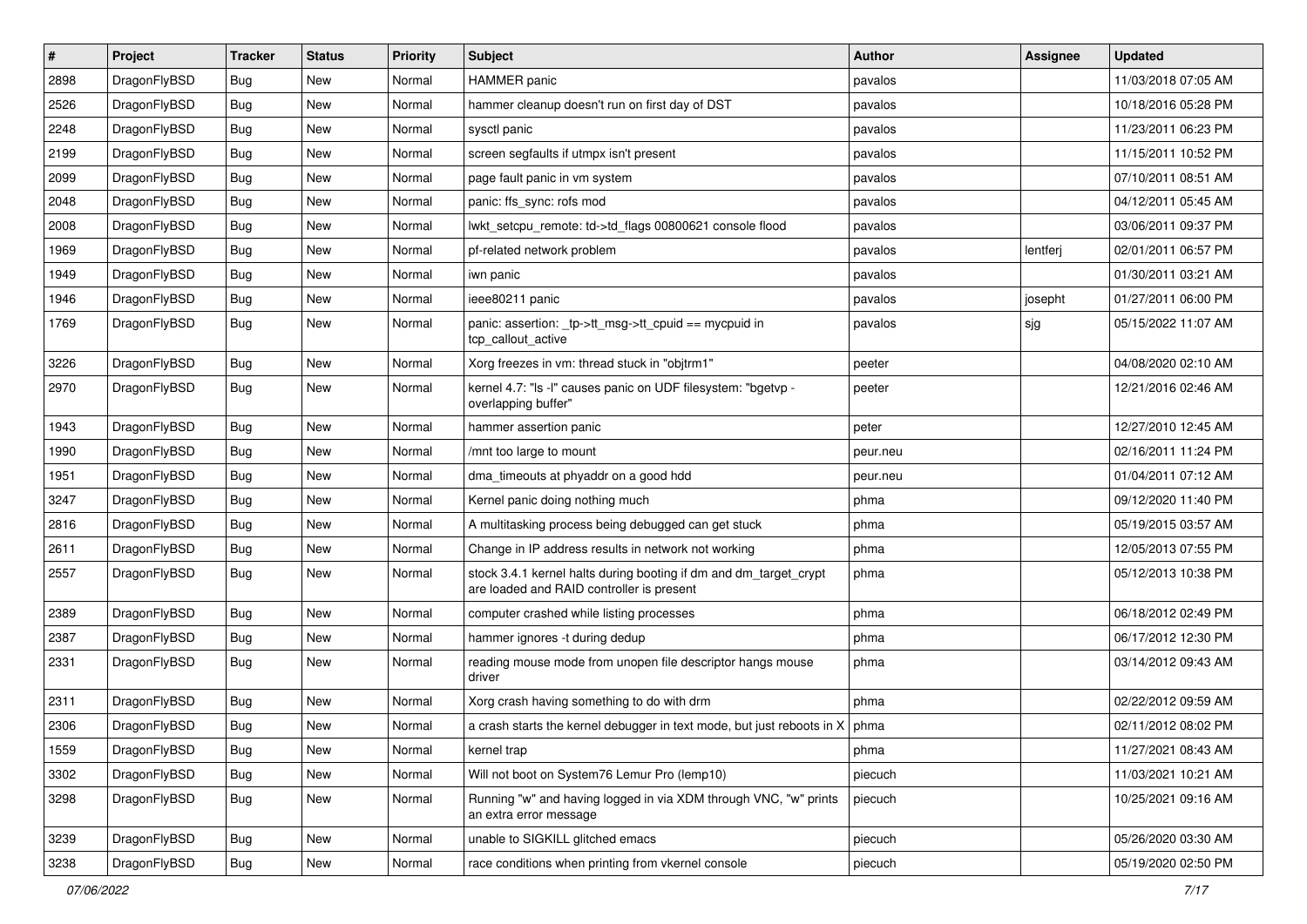| #    | Project      | <b>Tracker</b> | <b>Status</b> | <b>Priority</b> | <b>Subject</b>                                                                                                                                                                                    | <b>Author</b> | <b>Assignee</b> | <b>Updated</b>      |
|------|--------------|----------------|---------------|-----------------|---------------------------------------------------------------------------------------------------------------------------------------------------------------------------------------------------|---------------|-----------------|---------------------|
| 2496 | DragonFlyBSD | Bug            | <b>New</b>    | Normal          | NTFS malloc limit exceeded                                                                                                                                                                        | plasmob       | tuxillo         | 02/19/2013 08:47 AM |
| 3245 | DragonFlyBSD | Bug            | <b>New</b>    | Normal          | panic: free: guard1x fail, i915 load from loader.conf                                                                                                                                             | polachok      |                 | 08/21/2020 10:36 AM |
| 1942 | DragonFlyBSD | <b>Bug</b>     | New           | Normal          | locking against myself in getcacheblk()?                                                                                                                                                          | qhwt.dfly     |                 | 05/31/2022 02:15 PM |
| 1917 | DragonFlyBSD | Bug            | <b>New</b>    | Normal          | panic: assertion: (RB_EMPTY(&ip->rec_tree) && (ip->flags &<br>HAMMER_INODE_XDIRTY) == 0)    (!RB_EMPTY(&ip->rec_tree)<br>&& (ip->flags & HAMMER_INODE_XDIRTY) != 0) in<br>hammer_flush_inode_done | qhwt.dfly     |                 | 11/24/2010 03:23 AM |
| 1876 | DragonFlyBSD | <b>Bug</b>     | <b>New</b>    | Normal          | devfs in jail + logging out from console(ttyv1+) -> panic                                                                                                                                         | qhwt.dfly     | tuxillo         | 05/31/2022 03:24 PM |
| 2371 | DragonFlyBSD | <b>Bug</b>     | <b>New</b>    | Normal          | Timezone problem with America/Sao_Paulo                                                                                                                                                           | raitech       |                 | 05/17/2012 01:42 PM |
| 3313 | DragonFlyBSD | Bug            | New           | Normal          | Can't boot from my live USB at all. The kernel loading process<br>hangs.                                                                                                                          | rempas        |                 | 06/03/2022 12:16 AM |
| 2822 | DragonFlyBSD | Bug            | <b>New</b>    | Normal          | USB 3.0 stick throws "reading primary partition table: error<br>accessing offset 000[] for 152" error, while the stick works on any<br>other OS I tested                                          | revuwa        | profmakx        | 06/29/2015 05:56 AM |
| 1836 | DragonFlyBSD | Bug            | <b>New</b>    | Normal          | Incorrect TCP checksum show up in tcpdump                                                                                                                                                         | robgar1       |                 | 05/15/2022 11:22 AM |
| 2430 | DragonFlyBSD | <b>Bug</b>     | <b>New</b>    | Normal          | Alternate Password Hash method                                                                                                                                                                    | robin.carey1  |                 | 10/07/2012 06:28 AM |
| 2138 | DragonFlyBSD | <b>Bug</b>     | <b>New</b>    | Normal          | > 100% CPU usage                                                                                                                                                                                  | robin.carey1  |                 | 09/26/2011 12:20 PM |
| 2626 | DragonFlyBSD | Bug            | <b>New</b>    | Normal          | iwn driver drops with error: "firmware error 'iwn_intr: fatal firmware<br>error""                                                                                                                 | rodyaj        |                 | 01/09/2014 05:50 AM |
| 2738 | DragonFlyBSD | Bug            | <b>New</b>    | Normal          | Hammer: Strange behavior when trying to recover old version of<br>moved file                                                                                                                      | roland        |                 | 11/20/2014 08:02 AM |
| 3141 | DragonFlyBSD | Bug            | <b>New</b>    | Normal          | dhclient blocks boot process                                                                                                                                                                      | rowo          |                 | 12/16/2018 11:01 AM |
| 2080 | DragonFlyBSD | Bug            | New           | Normal          | panic: lockmgr thrd sleep: called from interrupt, ipi, or hard code<br>section                                                                                                                    | rumcic        |                 | 05/30/2011 05:06 PM |
| 2072 | DragonFlyBSD | <b>Bug</b>     | New           | Normal          | Fatal trap 12: stopped at lwkt send ipig3                                                                                                                                                         | rumcic        |                 | 05/17/2011 04:12 AM |
| 1975 | DragonFlyBSD | Bug            | <b>New</b>    | Normal          | Applications seg fault in select() and poll()                                                                                                                                                     | rumcic        |                 | 05/31/2022 02:58 PM |
| 1874 | DragonFlyBSD | <b>Bug</b>     | <b>New</b>    | Normal          | mpd listening on all IPs, accepting only on one                                                                                                                                                   | rumcic        |                 | 05/08/2011 01:01 PM |
| 1873 | DragonFlyBSD | Bug            | <b>New</b>    | Normal          | Panic upon usb mouse detach and reattaching                                                                                                                                                       | rumcic        |                 | 02/01/2011 09:53 AM |
| 1192 | DragonFlyBSD | Submit         | <b>New</b>    | Normal          | KKASSERTs in sys/kern/uipc_{msg,socket}.c are too strict                                                                                                                                          | rumcic        |                 | 05/11/2021 04:07 AM |
| 2316 | DragonFlyBSD | Bug            | <b>New</b>    | Normal          | Ungraceful invalid password handling for adding a new user in the<br>installer                                                                                                                    | rune          |                 | 04/27/2012 11:23 PM |
| 3047 | DragonFlyBSD | Bug            | New           | Normal          | HAMMER critical write error                                                                                                                                                                       | samuel        |                 | 06/19/2019 09:50 AM |
| 2123 | DragonFlyBSD | <b>Bug</b>     | New           | Normal          | hammer is losing files                                                                                                                                                                            | schmir        |                 | 08/30/2011 07:56 PM |
| 2042 | DragonFlyBSD | <b>Bug</b>     | <b>New</b>    | Normal          | kernel panic, when run boot0cfg                                                                                                                                                                   | sepherosa     |                 | 05/31/2022 03:01 PM |
| 1944 | DragonFlyBSD | Bug            | New           | Normal          | panic: backing_object 0xdea7b258 was somehow re-referenced<br>during collapse!                                                                                                                    | sepherosa     |                 | 12/27/2010 02:06 AM |
| 2933 | DragonFlyBSD | Submit         | New           | Normal          | Remove unix domain socket support from cat(1)                                                                                                                                                     | sevan         |                 | 08/01/2016 08:10 PM |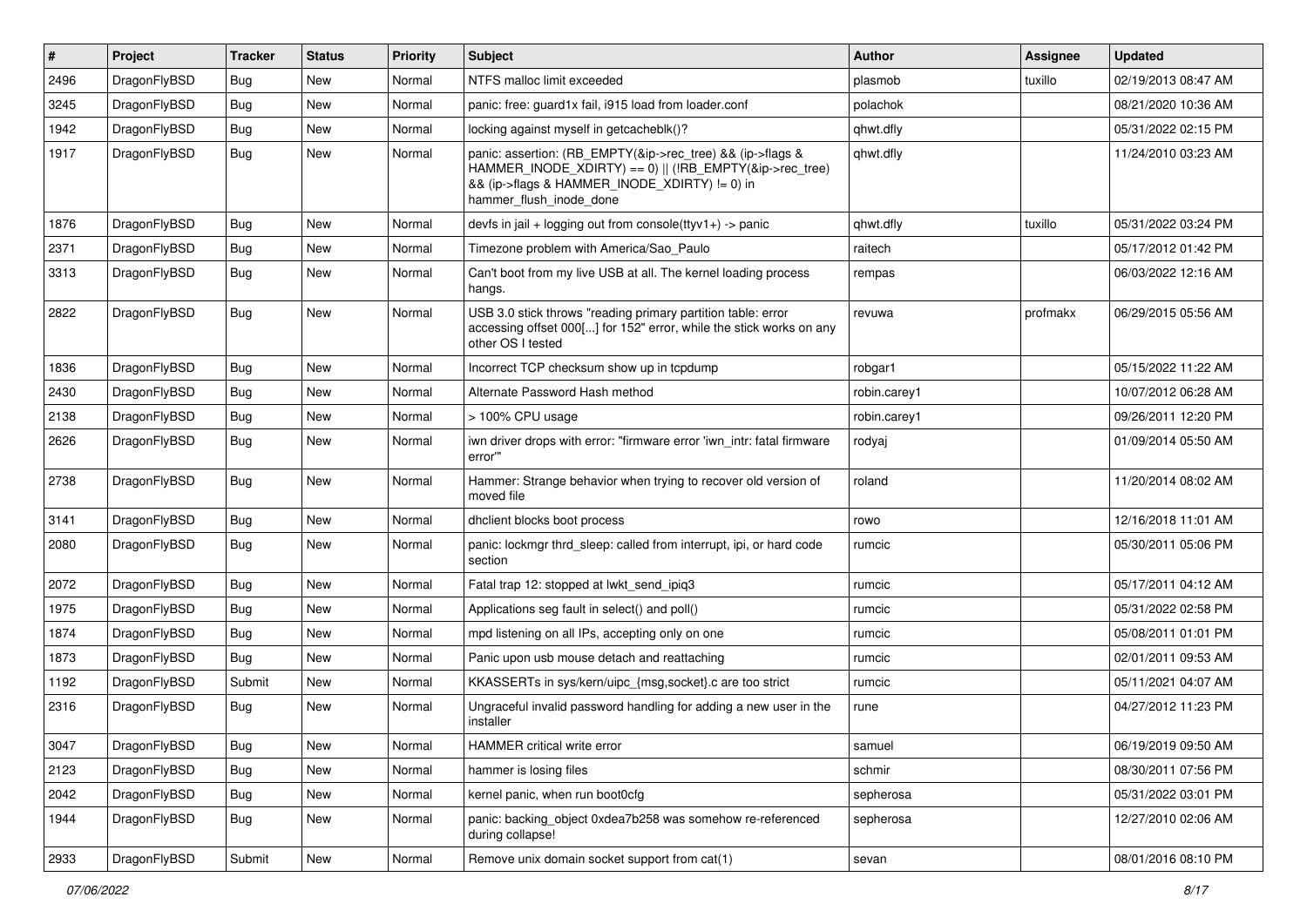| $\sharp$ | Project      | <b>Tracker</b> | <b>Status</b> | <b>Priority</b> | Subject                                                                                                  | Author            | Assignee | <b>Updated</b>      |
|----------|--------------|----------------|---------------|-----------------|----------------------------------------------------------------------------------------------------------|-------------------|----------|---------------------|
| 2924     | DragonFlyBSD | Bug            | New           | Normal          | cat -v fails to tag characters in extended table with M- prefix with<br>some locales                     | sevan             |          | 07/11/2016 07:18 AM |
| 2124     | DragonFlyBSD | <b>Bug</b>     | <b>New</b>    | Normal          | getty repeating too quickly on port /dev/ttyv0                                                           | sgeorge.ml        |          | 09/01/2011 04:28 AM |
| 2891     | DragonFlyBSD | <b>Bug</b>     | New           | Normal          | Kernel panic in IEEE802.11 related code                                                                  | shamaz            |          | 05/29/2016 05:49 PM |
| 2863     | DragonFlyBSD | Bug            | <b>New</b>    | Normal          | HAMMER synch tid is zero                                                                                 | shamaz            |          | 12/12/2015 11:24 PM |
| 2820     | DragonFlyBSD | <b>Bug</b>     | New           | Normal          | TP-Link USB Wi-Fi adapter cannot be reattached to the system                                             | shamaz            |          | 05/22/2015 09:45 PM |
| 1961     | DragonFlyBSD | <b>Bug</b>     | <b>New</b>    | Normal          | Can't create dump from DDB                                                                               | shamaz            |          | 01/29/2011 09:02 PM |
| 1935     | DragonFlyBSD | <b>Bug</b>     | <b>New</b>    | Normal          | mouse does not work after switching between x and console                                                | shamaz            |          | 12/13/2010 10:06 AM |
| 1884     | DragonFlyBSD | <b>Bug</b>     | New           | Normal          | System completely freezes while listening music (devbuf: malloc<br>limit exceeded)                       | shamaz            |          | 01/24/2011 05:00 PM |
| 2061     | DragonFlyBSD | Bug            | <b>New</b>    | Normal          | USB keyboard boot panic                                                                                  | sjg               |          | 05/04/2012 12:20 AM |
| 1786     | DragonFlyBSD | <b>Bug</b>     | New           | Normal          | Calling NULL function pointer initiates panic loop                                                       | sjg               |          | 10/11/2010 05:28 PM |
| 1964     | DragonFlyBSD | <b>Bug</b>     | <b>New</b>    | Normal          | iwn (panic assertion : wlan_assert_serialized)                                                           | sjmm.ptr          | josepht  | 02/01/2011 12:57 PM |
| 2936     | DragonFlyBSD | <b>Bug</b>     | New           | Normal          | loader.efi crashes while loading kernel                                                                  | spaceille         |          | 08/20/2016 06:17 AM |
| 2587     | DragonFlyBSD | <b>Bug</b>     | <b>New</b>    | Normal          | SATA DVD writer not detected by DragonFly                                                                | srussell          |          | 09/04/2020 08:55 AM |
| 2586     | DragonFlyBSD | <b>Bug</b>     | New           | Normal          | pf: "modulate" state seems problematic                                                                   | srussell          |          | 09/25/2013 07:36 PM |
| 2077     | DragonFlyBSD | <b>Bug</b>     | New           | Normal          | USB devices conflicting                                                                                  | srussell          |          | 05/17/2011 05:12 PM |
| 2055     | DragonFlyBSD | <b>Bug</b>     | <b>New</b>    | Normal          | $ssh + IPV6 + bridge \Rightarrow$ connection freezes                                                     | steve             |          | 04/24/2011 07:13 PM |
| 2004     | DragonFlyBSD | <b>Bug</b>     | New           | Normal          | LWKT WAIT IPIQ panic                                                                                     | steve             |          | 03/08/2011 05:46 PM |
| 2082     | DragonFlyBSD | <b>Bug</b>     | <b>New</b>    | Normal          | dfbsd 2.10.1 amd64 - mc port build error with 'bmake bin-install'                                        | sun-doctor        |          | 05/25/2011 07:18 PM |
| 2509     | DragonFlyBSD | <b>Bug</b>     | New           | Normal          | Redefinition of DIRBLKSIZ in restore(8)                                                                  | swildner          |          | 06/04/2022 04:40 AM |
| 1913     | DragonFlyBSD | <b>Bug</b>     | New           | Normal          | panic: assertion: ip->flush_state != HAMMER_FST_FLUSH in<br>hammer_flush_inode_core                      | swildner          |          | 11/20/2010 05:27 PM |
| 1907     | DragonFlyBSD | <b>Bug</b>     | <b>New</b>    | Normal          | Hammer crash in hammer_flusher_flush()                                                                   | swildner          |          | 11/11/2010 05:07 AM |
| 3217     | DragonFlyBSD | <b>Bug</b>     | New           | Normal          | rescue tools: make install fails if rescue folder doesn't exist                                          | t dfbsd           |          | 11/27/2019 08:16 PM |
| 3135     | DragonFlyBSD | Submit         | <b>New</b>    | Normal          | Add EVFILT RECV and EVFILT SEND                                                                          | tautolog          |          | 05/25/2018 09:59 PM |
| 3036     | DragonFlyBSD | Bug            | New           | Normal          | panic in icmp redirect start() ASSERT IN NETISR(0)                                                       | tautolog          |          | 05/11/2017 07:27 PM |
| 2921     | DragonFlyBSD | Submit         | <b>New</b>    | Normal          | Allow moused to accept userland mouse events                                                             | tautolog          |          | 05/11/2021 04:08 AM |
| 2609     | DragonFlyBSD | <b>Bug</b>     | New           | Normal          | master: panic: assertion<br>"LWKT_TOKEN_HELD_ANY(vm_object_token(object))" failed in<br>swp_pager_lookup | thomas.nikolajsen |          | 11/28/2013 11:36 AM |
| 2436     | DragonFlyBSD | <b>Bug</b>     | New           | Normal          | panic: assertion "lp->lwp_qcpu == dd->cpuid" failed in<br>dfly_acquire_curproc                           | thomas.nikolajsen |          | 01/23/2013 11:07 AM |
| 1984     | DragonFlyBSD | <b>Bug</b>     | New           | Normal          | hammer mount fails after crash - HAMMER: FIFO record bad head<br>signature                               | thomas.nikolajsen |          | 03/08/2011 06:57 PM |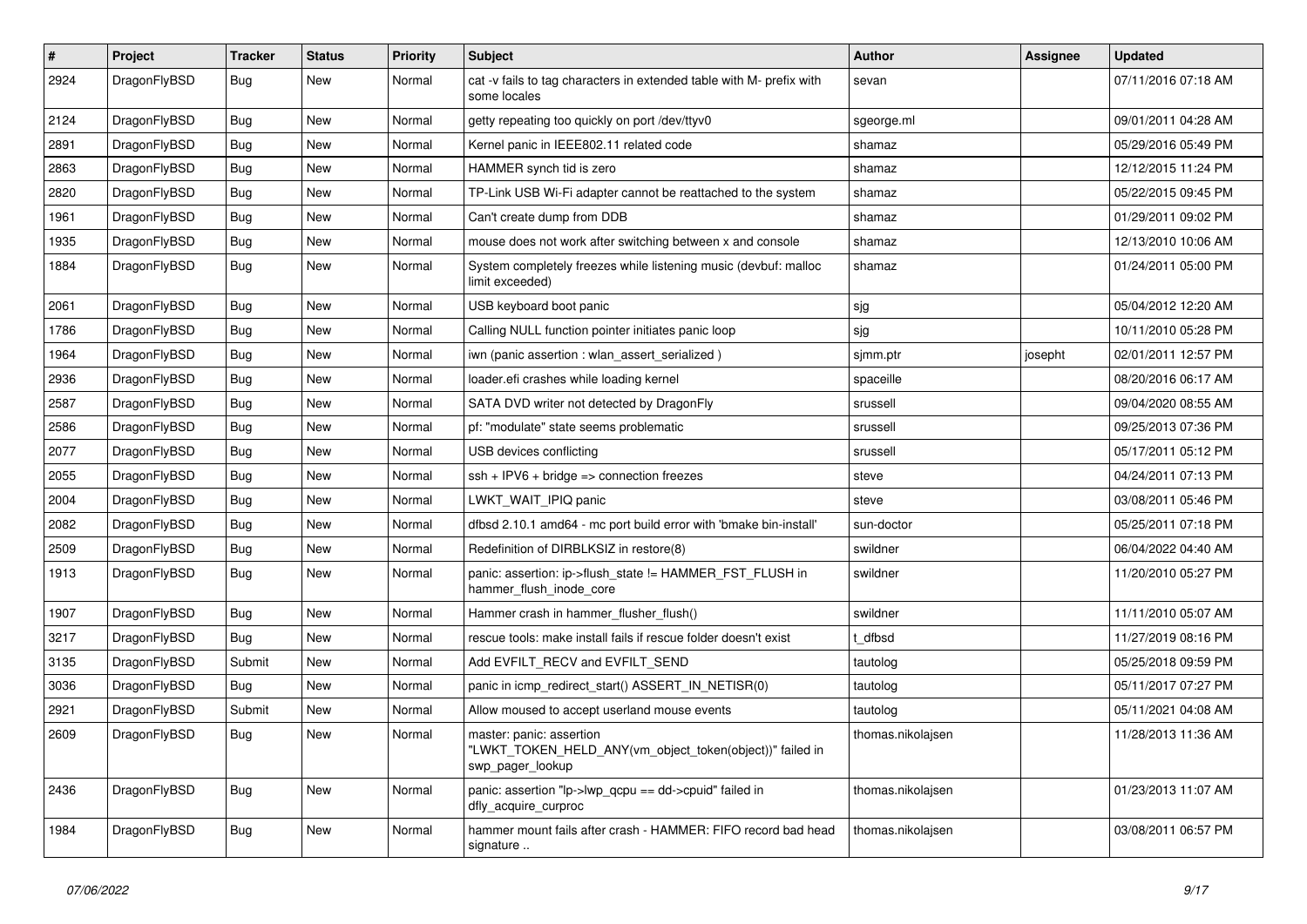| $\sharp$ | Project      | <b>Tracker</b> | <b>Status</b> | <b>Priority</b> | Subject                                                                                      | Author  | Assignee | <b>Updated</b>      |
|----------|--------------|----------------|---------------|-----------------|----------------------------------------------------------------------------------------------|---------|----------|---------------------|
| 3316     | DragonFlyBSD | Bug            | New           | Normal          | hammer2_dirent_create() allows creating >1 dirents with the same<br>name                     | tkusumi |          | 06/05/2022 12:35 PM |
| 3312     | DragonFlyBSD | Submit         | <b>New</b>    | Normal          | hammer2: redundant chain modify after chain creation                                         | tkusumi |          | 05/15/2022 01:35 PM |
| 3249     | DragonFlyBSD | <b>Bug</b>     | <b>New</b>    | Normal          | HAMMER2 fsync(2) not working properly                                                        | tkusumi |          | 09/21/2020 07:07 AM |
| 3246     | DragonFlyBSD | Bug            | <b>New</b>    | Normal          | HAMMER2 unable to handle ENOSPC properly                                                     | tkusumi |          | 09/04/2020 11:11 AM |
| 3184     | DragonFlyBSD | Bug            | New           | Normal          | tsleep(9) return value when PCATCH specified                                                 | tkusumi |          | 04/03/2019 06:49 AM |
| 3142     | DragonFlyBSD | Submit         | <b>New</b>    | Normal          | lib/libdmsg: Unbreak using new API EVP_CIPHER_CTX_new()                                      | tkusumi |          | 07/08/2018 04:18 AM |
| 2857     | DragonFlyBSD | <b>Bug</b>     | New           | Normal          | hammer stalls via bitcoin-gt                                                                 | tkusumi |          | 11/30/2015 06:52 AM |
| 2812     | DragonFlyBSD | <b>Bug</b>     | New           | Normal          | Panic on Intel DE3815TYKHE                                                                   | tmorp   |          | 05/14/2015 03:14 PM |
| 2473     | DragonFlyBSD | <b>Bug</b>     | <b>New</b>    | Normal          | Kernel crash when trying to up the wpi0 device (Dfly<br>v3.3.0.758.g47388-DEVELOPMENT)       | tomaz   |          | 02/24/2014 08:50 AM |
| 3319     | DragonFlyBSD | Bug            | <b>New</b>    | Normal          | setproctitle() calls can change effect of later setproctitle() calls                         | tonyc   |          | 06/29/2022 06:10 PM |
| 3252     | DragonFlyBSD | <b>Bug</b>     | <b>New</b>    | Normal          | tcsetattr/tcgetattr set errno incorrectly on non-TTY                                         | tonyc   |          | 10/26/2020 09:34 PM |
| 3231     | DragonFlyBSD | <b>Bug</b>     | <b>New</b>    | Normal          | wifi drops on 5.8                                                                            | tse     |          | 04/06/2020 05:08 AM |
| 3225     | DragonFlyBSD | <b>Bug</b>     | <b>New</b>    | Normal          | nfsd freeze when using gemu                                                                  | tse     |          | 03/17/2020 11:52 AM |
| 3208     | DragonFlyBSD | <b>Bug</b>     | New           | Normal          | Crash related to nfsd                                                                        | tse     |          | 06/11/2020 05:52 AM |
| 3199     | DragonFlyBSD | <b>Bug</b>     | <b>New</b>    | Normal          | PFS label not found panic                                                                    | tse     |          | 08/21/2019 03:51 AM |
| 3197     | DragonFlyBSD | <b>Bug</b>     | <b>New</b>    | Normal          | DragonFly upgrades                                                                           | tse     |          | 04/18/2020 04:18 PM |
| 3170     | DragonFlyBSD | <b>Bug</b>     | New           | Normal          | repeatable nfsd crash                                                                        | tse     |          | 06/11/2020 05:52 AM |
| 3314     | DragonFlyBSD | <b>Bug</b>     | <b>New</b>    | Normal          | Bring virtio_console(4) from FreeBSD                                                         | tuxillo | tuxillo  | 05/29/2022 08:24 AM |
| 3196     | DragonFlyBSD | <b>Bug</b>     | New           | Normal          | test issue after redmine upgrade (2)                                                         | tuxillo |          | 07/05/2019 04:33 AM |
| 3157     | DragonFlyBSD | <b>Bug</b>     | <b>New</b>    | Normal          | TP-Link UE300 not working in 5.2-RELEASE                                                     | tuxillo |          | 11/15/2018 02:08 PM |
| 2647     | DragonFlyBSD | <b>Bug</b>     | <b>New</b>    | Normal          | HAMMER panic on 3.6.0                                                                        | tuxillo |          | 05/11/2021 03:54 AM |
| 2641     | DragonFlyBSD | <b>Bug</b>     | New           | Normal          | Panic when loading natapci as module                                                         | tuxillo |          | 05/11/2021 03:54 AM |
| 2630     | DragonFlyBSD | <b>Bug</b>     | New           | Normal          | Bring in latest iconv fixes from FreeBSD10 as well as csmapper<br>updates                    | tuxillo |          | 05/11/2021 03:54 AM |
| 2629     | DragonFlyBSD | <b>Bug</b>     | <b>New</b>    | Normal          | Replace gcc44 with llvm34, clang34, and libc++                                               | tuxillo |          | 06/02/2014 02:30 PM |
| 2498     | DragonFlyBSD | <b>Bug</b>     | <b>New</b>    | Normal          | DFBSD v3.2.2-RELEASE - LIST_FIRST(&bp->b_dep) == NULL"<br>failed in vfs_vmio_release         | tuxillo |          | 05/31/2022 04:09 PM |
| 2283     | DragonFlyBSD | <b>Bug</b>     | New           | Normal          | DFBSD DragonFly v2.13.0.957.g4f459 - pmap_release: page<br>should already be gone 0xc27120bc | tuxillo |          | 01/23/2012 03:03 AM |
| 2224     | DragonFlyBSD | Bug            | New           | Normal          | v2.13.0.291.gaa7ec - Panic on fq while installing world                                      | tuxillo |          | 11/18/2011 01:40 AM |
| 2171     | DragonFlyBSD | <b>Bug</b>     | New           | Normal          | DFBSD v2.13.0.151.gdc8442 - panic: assertion "(*ptep &<br>$(PG_MANAGED PG_V)) == PG_V"$      | tuxillo |          | 11/04/2011 05:06 PM |
| 2166     | DragonFlyBSD | <b>Bug</b>     | New           | Normal          | DFBSD v2.13.0.109.g05b9d - Strange lockups                                                   | tuxillo |          | 10/29/2011 11:20 AM |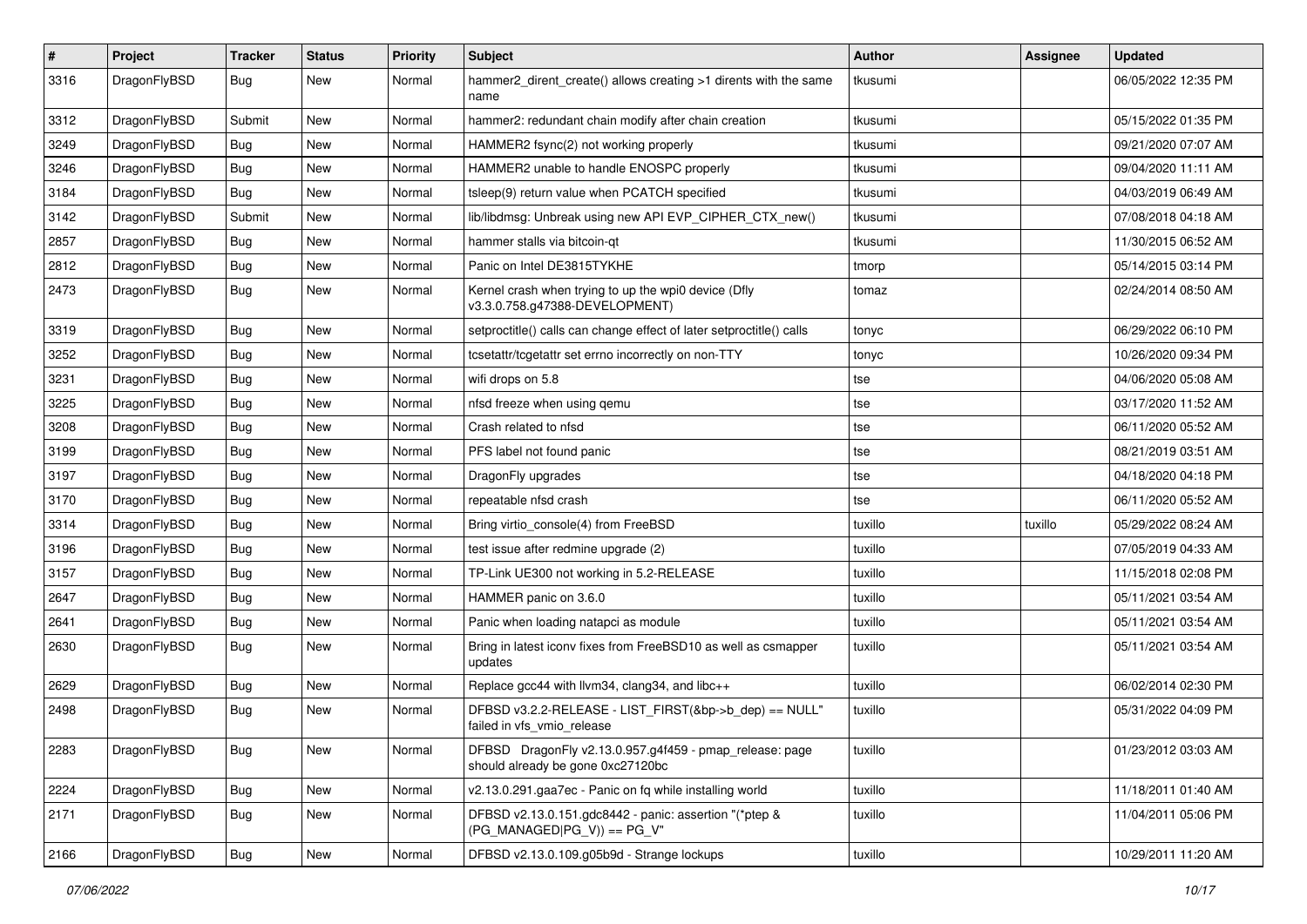| ∦    | Project      | <b>Tracker</b> | <b>Status</b> | <b>Priority</b> | <b>Subject</b>                                                                                                                                              | Author            | <b>Assignee</b> | <b>Updated</b>      |
|------|--------------|----------------|---------------|-----------------|-------------------------------------------------------------------------------------------------------------------------------------------------------------|-------------------|-----------------|---------------------|
| 2129 | DragonFlyBSD | <b>Bug</b>     | New           | Normal          | DFBSD v2.11.0.661.gf9438 i386 - panic: lockmgr thrd_sleep                                                                                                   | tuxillo           |                 | 09/05/2011 09:49 AM |
| 2084 | DragonFlyBSD | <b>Bug</b>     | <b>New</b>    | Normal          | DFBSD v2.11.0.242.g4d317 - panic: zone: entry not free                                                                                                      | tuxillo           |                 | 07/03/2012 01:23 AM |
| 2078 | DragonFlyBSD | <b>Bug</b>     | New           | Normal          | DFBSD i386 v2.11.0.201.g3ed2f - Panic during installworld into a<br>vn0 device                                                                              | tuxillo           |                 | 05/19/2011 07:50 PM |
| 1959 | DragonFlyBSD | <b>Bug</b>     | <b>New</b>    | Normal          | DFBSD v2.9.1.422.gc98f2 - Panic during boot - IPv6 and PF                                                                                                   | tuxillo           |                 | 01/13/2011 03:37 AM |
| 1867 | DragonFlyBSD | <b>Bug</b>     | New           | Normal          | it(4) motherboard and fan problems                                                                                                                          | tuxillo           |                 | 07/08/2011 10:48 AM |
| 2490 | DragonFlyBSD | Bug            | <b>New</b>    | Normal          | nmalloc should color addresses to avoid cache bank conflictsw                                                                                               | vsrinivas         |                 | 06/10/2014 05:51 AM |
| 2489 | DragonFlyBSD | <b>Bug</b>     | New           | Normal          | nmalloc doesn't cache VA for allocations > 8KB                                                                                                              | vsrinivas         |                 | 06/10/2014 05:51 AM |
| 2154 | DragonFlyBSD | Bug            | New           | Normal          | vkernel copyout() doesn't return EFAULT on error                                                                                                            | vsrinivas         |                 | 10/20/2011 03:53 AM |
| 2136 | DragonFlyBSD | Bug            | <b>New</b>    | Normal          | socketpair() doesn't free file descriptors on copyout failure                                                                                               | vsrinivas         |                 | 04/05/2013 09:13 AM |
| 2113 | DragonFlyBSD | <b>Bug</b>     | New           | Normal          | nmalloc threaded program fork leak                                                                                                                          | vsrinivas         | vsrinivas       | 08/11/2011 07:25 PM |
| 2085 | DragonFlyBSD | Bug            | New           | Normal          | panic: assertion: (m->flags & PG_MAPPED) == 0 in<br>vm_page_free_toq                                                                                        | vsrinivas         |                 | 06/10/2011 07:48 AM |
| 1861 | DragonFlyBSD | <b>Bug</b>     | New           | Normal          | panic via kprintf (lockmgr called in a hard section)                                                                                                        | vsrinivas         |                 | 10/11/2010 12:56 AM |
| 2886 | DragonFlyBSD | Bug            | <b>New</b>    | Normal          | dragonfly mail agent: sending a testmail causes high system load                                                                                            | worf              |                 | 02/05/2016 05:53 AM |
| 2287 | DragonFlyBSD | <b>Bug</b>     | New           | Normal          | HAMMER(ROOT) Illegal UNDO TAIL signature at<br>300000001967c000                                                                                             | y0n3t4n1          |                 | 11/07/2018 01:22 AM |
| 2840 | DragonFlyBSD | <b>Bug</b>     | <b>New</b>    | Normal          | wrong voltage is reported                                                                                                                                   | yellowrabbit2010  |                 | 09/11/2015 06:09 PM |
| 2585 | DragonFlyBSD | Bug            | New           | Normal          | Dfly 3.4.3 on ESXi 5.1, HP Smart Array P410 passthrough<br>recognised, but not functioning                                                                  | yggdrasil         | swildner        | 05/09/2022 08:14 AM |
| 2324 | DragonFlyBSD | <b>Bug</b>     | <b>New</b>    | Normal          | natacotrol support > 2TB not working even after the ftigeot patch                                                                                           | zenny             |                 | 03/03/2012 01:00 AM |
| 3224 | DragonFlyBSD | <b>Bug</b>     | New           | Normal          | Kernel panic when trying to ping6                                                                                                                           | zhtw              |                 | 03/08/2020 08:55 AM |
| 3194 | DragonFlyBSD | Bug            | New           | High            | Hammer kernel crash on mirror-stream of PFS after upgrade<br>(assertion "cursor->flags &<br>HAMMER_CURSOR_ITERATE_CHECK" failed in<br>hammer_btree_iterate) | Anonymous         |                 | 06/29/2019 01:32 PM |
| 2870 | DragonFlyBSD | <b>Bug</b>     | New           | High            | Broken text and icons when glamor acceleration is used                                                                                                      | 375gnu            | ftigeot         | 01/31/2016 12:13 AM |
| 3240 | DragonFlyBSD | Bug            | New           | High            | compile error because of openssl with /usr/dports/security/rhash for<br>mysql 8 install                                                                     | <b>UlasSAYGIN</b> |                 | 06/04/2020 08:05 AM |
| 2736 | DragonFlyBSD | <b>Bug</b>     | New           | High            | kernel panics on acpi_timer_probe function                                                                                                                  | cnb               |                 | 05/11/2021 03:55 AM |
| 1198 | DragonFlyBSD | Bug            | New           | High            | DDB loops panic in db_read_bytes                                                                                                                            | corecode          | tuxillo         | 05/11/2021 03:51 AM |
| 2657 | DragonFlyBSD | Bug            | New           | High            | Needs acl to migrate our servers                                                                                                                            | ferney            |                 | 03/31/2014 11:37 AM |
| 2825 | DragonFlyBSD | <b>Bug</b>     | New           | High            | 3x dhclient = hanging system (objcache exhausted)                                                                                                           | jaccovonb         | sepherosa       | 05/11/2021 03:55 AM |
| 2421 | DragonFlyBSD | <b>Bug</b>     | New           | High            | Kernel panic: vm_fault: page 0xc0f70000 not busy!                                                                                                           | lentferj          |                 | 10/03/2012 08:16 AM |
| 2117 | DragonFlyBSD | Bug            | New           | High            | ACPI and/or bce(4) problem with 2.11.0.673.g0d557 on HP DL380<br>G6                                                                                         | pauska            |                 | 08/22/2011 10:15 AM |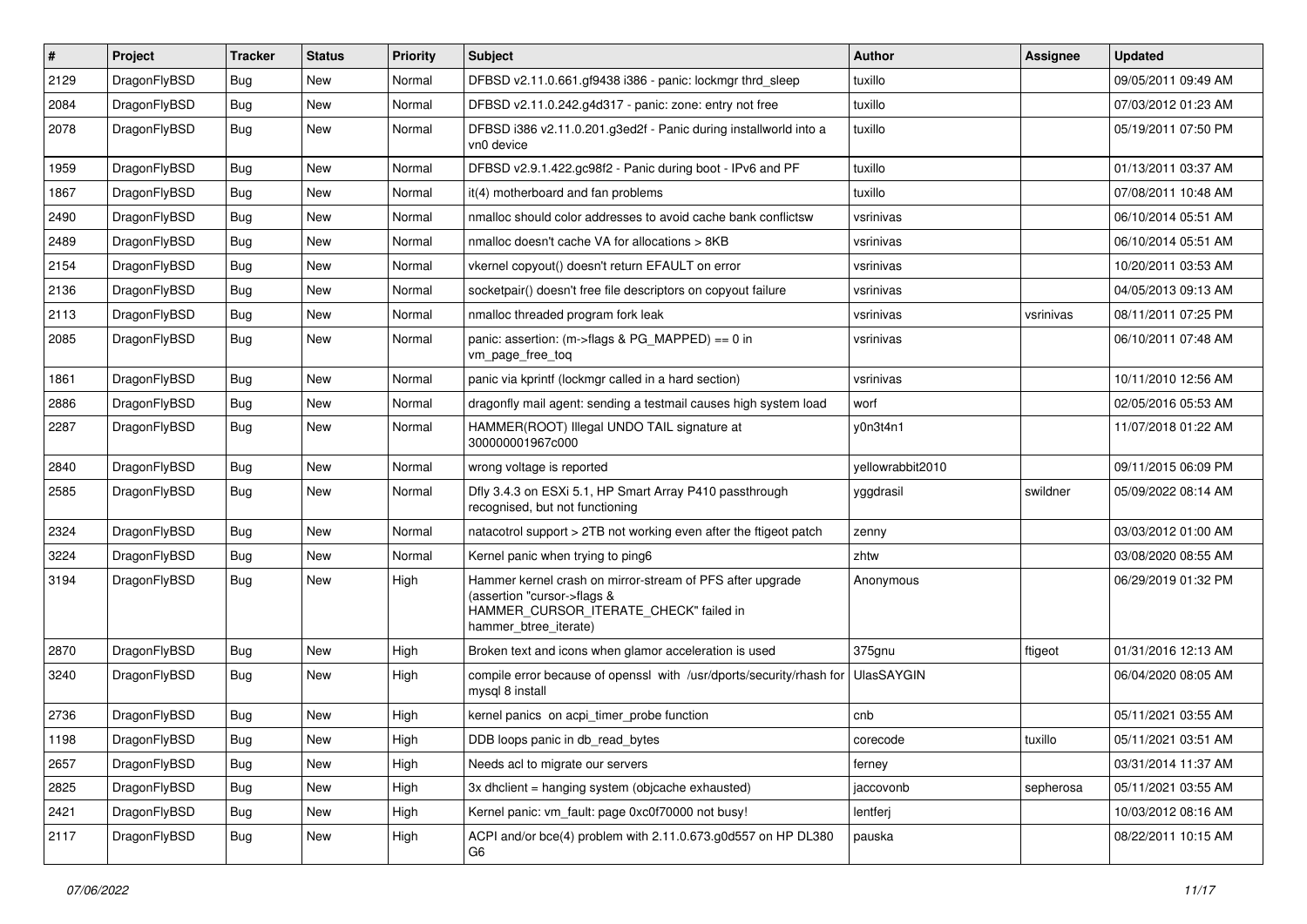| $\vert$ # | Project      | <b>Tracker</b> | <b>Status</b> | <b>Priority</b> | Subject                                                                                                   | Author             | Assignee | <b>Updated</b>      |
|-----------|--------------|----------------|---------------|-----------------|-----------------------------------------------------------------------------------------------------------|--------------------|----------|---------------------|
| 2547      | DragonFlyBSD | Bug            | <b>New</b>    | High            | crashed while doing a dry run of pkg_rolling-replace                                                      | phma               |          | 04/18/2013 10:40 PM |
| 3129      | DragonFlyBSD | <b>Bug</b>     | <b>New</b>    | High            | Kernel panic with 5.2.0 on A2SDi-4C-HLN4F                                                                 | stateless          |          | 04/24/2018 12:50 AM |
| 2915      | DragonFlyBSD | <b>Bug</b>     | <b>New</b>    | High            | Hammer mirror-copy problem                                                                                | t dfbsd            |          | 08/25/2016 05:28 AM |
| 3266      | DragonFlyBSD | Bug            | <b>New</b>    | High            | Filesystems broken due to "KKASSERT(count &<br>TOK_COUNTMASK);"                                           | tkusumi            |          | 03/15/2021 01:21 PM |
| 2930      | DragonFlyBSD | Bug            | New           | High            | 'objcache' causes panic during 'nfs readdir'                                                              | tofergus           |          | 07/26/2016 01:09 PM |
| 2140      | DragonFlyBSD | Bug            | <b>New</b>    | High            | hammer io delallocate panic with 'duplicate entry' message                                                | ttw                |          | 10/07/2011 12:22 PM |
| 2495      | DragonFlyBSD | Bug            | New           | High            | DFBSD v3.3.0.960.g553fe7 - ocnt != 0" failed in<br>prop_object_release                                    | tuxillo            |          | 05/31/2022 04:08 PM |
| 2828      | DragonFlyBSD | <b>Bug</b>     | New           | High            | On AMD APUs and Bulldozer CPUs, the machdep.cpu_idle_hlt<br>sysctl should be 3 by default                 | vadaszi            | vadaszi  | 05/11/2021 04:07 AM |
| 2071      | DragonFlyBSD | Bug            | New           | High            | Panic on assertion: $(int)(flag->seq - seq) > 0$ in hammer flusher flush<br>after inode error             | vsrinivas          |          | 06/12/2011 07:59 AM |
| 1185      | DragonFlyBSD | Bug            | <b>New</b>    | High            | need a tool to merge changes into /etc                                                                    | wa1ter             |          | 02/18/2014 06:02 AM |
| 3124      | DragonFlyBSD | Bug            | <b>New</b>    | High            | DragonFlyBSD 5.0.2 with Hammer2 with UEFI install doesn't boot                                            | wiesl              |          | 06/18/2019 05:07 AM |
| 1920      | DragonFlyBSD | <b>Bug</b>     | <b>New</b>    | High            | system hangs                                                                                              | zhtw               |          | 11/22/2010 08:59 AM |
| 2735      | DragonFlyBSD | Bug            | <b>New</b>    | Urgent          | iwn panics SYSSASSERT                                                                                     | cnb                |          | 05/11/2021 03:55 AM |
| 599       | DragonFlyBSD | Bug            | <b>New</b>    | Urgent          | 1.9.0 reproducable panic                                                                                  | pavalos            |          | 12/22/2010 01:08 AM |
| 2423      | DragonFlyBSD | <b>Bug</b>     | New           | Urgent          | After multiple panics/locks, hitting KKASSERT in<br>hammer init cursor                                    | rumcic             |          | 09/18/2012 02:28 AM |
| 2141      | DragonFlyBSD | Bug            | <b>New</b>    | Urgent          | loader and/or documentation broken                                                                        | sjg                |          | 01/20/2012 10:51 AM |
| 1148      | DragonFlyBSD | <b>Bug</b>     | In Progress   | Low             | BCM4311 wireless network adapter detected but not functional                                              | archimedes.gaviola |          | 05/11/2021 04:00 AM |
| 725       | DragonFlyBSD | Bug            | In Progress   | Low             | 'make distribution' fails w/'ro' /usr/obj                                                                 | c.turner           |          | 03/09/2013 01:01 PM |
| 2631      | DragonFlyBSD | Bug            | In Progress   | Low             | Verify library versioning current with full package build and switch it<br>on (after publishing packages) | tuxillo            |          | 05/11/2021 04:06 AM |
| 1819      | DragonFlyBSD | Bug            | In Progress   | Low             | truss - Major revamping task list                                                                         | tuxillo            | tuxillo  | 11/27/2021 08:45 AM |
| 2797      | DragonFlyBSD | <b>Bug</b>     | In Progress   | Low             | vkernels with & without machdep.pmap mmu optimize                                                         | yellowrabbit2010   |          | 11/27/2021 08:06 AM |
| 1398      | DragonFlyBSD | Submit         | In Progress   | Normal          | hdestroy(3) restricts hash key to point to malloc'ed space                                                | Anonymous          |          | 08/20/2021 04:06 PM |
| 1390      | DragonFlyBSD | Bug            | In Progress   | Normal          | Use id_t type for {get,set}priority()                                                                     | Anonymous          | tuxillo  | 07/05/2019 02:18 AM |
| 1700      | DragonFlvBSD | Submit         | In Progress   | Normal          | skip boot2 menu on <enter></enter>                                                                        | Johannes.Hofmann   | tuxillo  | 05/15/2022 08:35 AM |
| 3299      | DragonFlyBSD | Bug            | In Progress   | Normal          | DragonFlyBSD reports utterly wrong uptime (most of the time, right<br>after booting in)                   | adrian             |          | 11/11/2021 01:43 PM |
| 1921      | DragonFlyBSD | <b>Bug</b>     | In Progress   | Normal          | we miss mlockall                                                                                          | alexh              | tuxillo  | 06/18/2022 04:08 AM |
| 331       | DragonFlyBSD | <b>Bug</b>     | In Progress   | Normal          | ftpsesame (aka Bridging S01E03)                                                                           | bastyaelvtars      |          | 03/09/2013 12:28 PM |
| 1584      | DragonFlyBSD | <b>Bug</b>     | In Progress   | Normal          | can't use ssh from jail: debug1: read_passphrase: can't open<br>/dev/tty: Device busy                     | corecode           | tuxillo  | 05/11/2021 03:53 AM |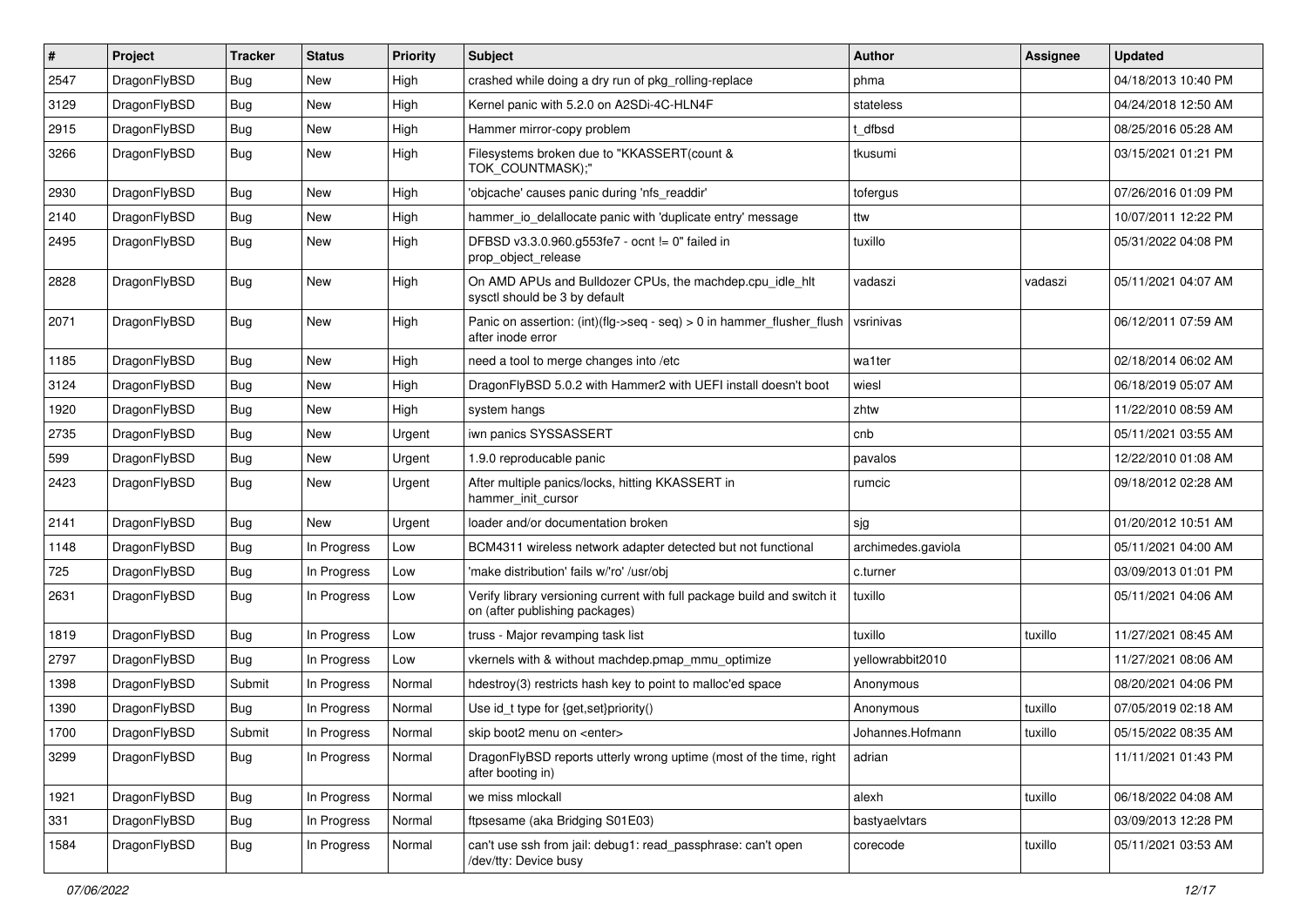| #    | Project      | <b>Tracker</b> | <b>Status</b> | <b>Priority</b> | Subject                                                                                                | <b>Author</b> | Assignee  | <b>Updated</b>      |
|------|--------------|----------------|---------------|-----------------|--------------------------------------------------------------------------------------------------------|---------------|-----------|---------------------|
| 1583 | DragonFlyBSD | <b>Bug</b>     | In Progress   | Normal          | panic: assertion: cursor->trans->sync_lock_refs > 0 in<br>hammer_recover_cursor                        | corecode      | tuxillo   | 05/11/2021 03:53 AM |
| 1547 | DragonFlyBSD | <b>Bug</b>     | In Progress   | Normal          | disklabel64 automatic sizing                                                                           | corecode      | tuxillo   | 05/11/2021 03:52 AM |
| 1528 | DragonFlyBSD | <b>Bug</b>     | In Progress   | Normal          | ktrace does not show proper return values for pipe(2)                                                  | corecode      | tuxillo   | 05/11/2021 03:52 AM |
| 1475 | DragonFlyBSD | Bug            | In Progress   | Normal          | kernel blocks with low memory and syscons setting a high res mode<br>/ scrollback                      | corecode      | tuxillo   | 05/11/2021 03:52 AM |
| 1469 | DragonFlyBSD | <b>Bug</b>     | In Progress   | Normal          | Hammer history security concern                                                                        | corecode      | tuxillo   | 05/11/2021 03:52 AM |
| 1307 | DragonFlyBSD | <b>Bug</b>     | In Progress   | Normal          | hammer tid -2 shows unexpected result                                                                  | corecode      |           | 10/18/2016 05:29 PM |
| 1030 | DragonFlyBSD | <b>Bug</b>     | In Progress   | Normal          | msdosfs umount panic                                                                                   | corecode      | tuxillo   | 05/11/2021 03:51 AM |
| 781  | DragonFlyBSD | <b>Bug</b>     | In Progress   | Normal          | fdisk uses wrong geometry on usb flash drives                                                          | corecode      | tuxillo   | 05/11/2021 03:50 AM |
| 742  | DragonFlyBSD | <b>Bug</b>     | In Progress   | Normal          | umount problems with multiple mounts                                                                   | corecode      | tuxillo   | 06/25/2022 04:02 AM |
| 3145 | DragonFlyBSD | Submit         | In Progress   | Normal          | Update libelf to FreeBSD 12 current and build as base library usable<br>by ports                       | davshao       | tuxillo   | 08/20/2021 03:58 PM |
| 3031 | DragonFlyBSD | Submit         | In Progress   | Normal          | Update drm/radeon to Linux 4.7.10 as much as possible                                                  | davshao       | ftigeot   | 08/19/2021 12:33 PM |
| 2414 | DragonFlyBSD | <b>Bug</b>     | In Progress   | Normal          | Lenovo S10 acpi freeze (not new)                                                                       | davshao       |           | 05/11/2021 04:13 AM |
| 3021 | DragonFlyBSD | <b>Bug</b>     | In Progress   | Normal          | sys/dev/drm/i915/i915_gem_stolen.c:115]: (error) Signed integer<br>overflow for expression '65535<<20' | dcb           |           | 04/11/2017 12:46 PM |
| 3011 | DragonFlyBSD | Bug            | In Progress   | Normal          | dragonfly/sys/dev/netif/re/re.c: suspicious code?                                                      | dcb           |           | 07/29/2017 01:26 AM |
| 1336 | DragonFlyBSD | Bug            | In Progress   | Normal          | Still looking for reports of missed directory entries w/ HAMMER                                        | dillon        |           | 05/11/2021 04:00 AM |
| 1669 | DragonFlyBSD | <b>Bug</b>     | In Progress   | Normal          | Drive wont open using button                                                                           | elekktretterr |           | 02/29/2012 12:05 PM |
| 1181 | DragonFlyBSD | <b>Bug</b>     | In Progress   | Normal          | ACX111 panic                                                                                           | elekktretterr |           | 05/11/2021 04:00 AM |
| 2819 | DragonFlyBSD | Bug            | In Progress   | Normal          | Random micro system freezes after a week of uptime                                                     | ftigeot       | dillon    | 08/16/2015 08:46 PM |
| 1502 | DragonFlyBSD | <b>Bug</b>     | In Progress   | Normal          | Lock while deleting files from nohistory HAMMER directories                                            | hasso         |           | 03/10/2013 04:28 AM |
| 2353 | DragonFlyBSD | <b>Bug</b>     | In Progress   | Normal          | panic: assertion "gd->gd_spinlocks_wr == 0" failed in<br>bsd4_schedulerclock                           | jaydg         | alexh     | 11/28/2012 01:57 AM |
| 2731 | DragonFlyBSD | <b>Bug</b>     | In Progress   | Normal          | Screen full of random colors when starting Xorg with Intel Haswell<br>HD Graphics P4600                | ikatzmaier    |           | 11/12/2014 04:08 PM |
| 3089 | DragonFlyBSD | <b>Bug</b>     | In Progress   | Normal          | vtnet(4) - disable TCP checksum offload by default                                                     | jlane         | vadaszi   | 05/11/2021 04:14 AM |
| 2391 | DragonFlyBSD | <b>Bug</b>     | In Progress   | Normal          | System lock with ahci and acpi enabled on ATI RS690 chipset with<br>SMB600 sata controller             | jorisgio      | vadaszi   | 06/03/2015 03:51 PM |
| 2013 | DragonFlyBSD | <b>Bug</b>     | In Progress   | Normal          | oversized DMA request loop                                                                             | josepht       |           | 05/11/2021 04:06 AM |
| 3310 | DragonFlyBSD | Bug            | In Progress   | Normal          | NVMM+QEMU fail to boot with UEFI: Mem Assist Failed<br>[gpa=0xfffffff0]                                | liweitianux   |           | 01/11/2022 03:22 PM |
| 3028 | DragonFlyBSD | <b>Bug</b>     | In Progress   | Normal          | installer: confusion of set/get disk encryption passphrase dialogs                                     | liweitianux   | tuxillo   | 06/03/2022 05:13 PM |
| 3317 | DragonFlyBSD | <b>Bug</b>     | In Progress   | Normal          | Network vtnet0 not working on Hetzner cloud                                                            | mneumann      |           | 06/18/2022 03:55 AM |
| 168  | DragonFlyBSD | <b>Bug</b>     | In Progress   | Normal          | Livelocked limit engaged while trying to setup IPW wireless                                            | mschacht      | sepherosa | 05/11/2021 04:05 AM |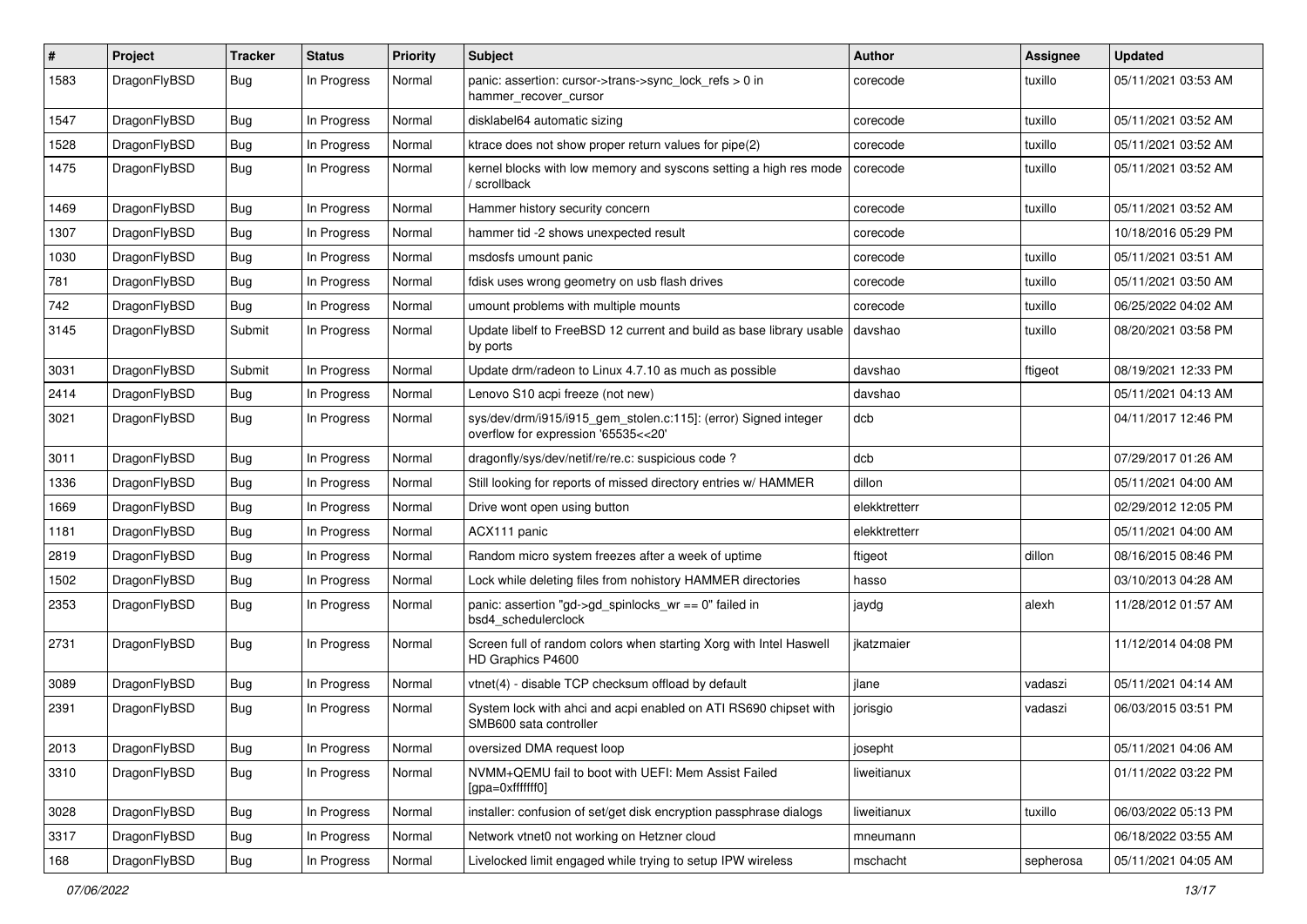| $\pmb{\#}$ | Project      | <b>Tracker</b> | <b>Status</b> | <b>Priority</b> | <b>Subject</b>                                                                            | <b>Author</b>     | <b>Assignee</b> | <b>Updated</b>      |
|------------|--------------|----------------|---------------|-----------------|-------------------------------------------------------------------------------------------|-------------------|-----------------|---------------------|
| 1368       | DragonFlyBSD | Bug            | In Progress   | Normal          | suspend signal race?                                                                      | qhwt+dfly         |                 | 05/11/2021 03:51 AM |
| 1218       | DragonFlyBSD | Bug            | In Progress   | Normal          | panic: assertion: $error == 0$ in hammer start transaction                                | rumcic            |                 | 05/11/2021 04:00 AM |
| 998        | DragonFlyBSD | Bug            | In Progress   | Normal          | Unconfiguring a vn while it is mounted                                                    | rumcic            | tuxillo         | 05/11/2021 04:00 AM |
| 2549       | DragonFlyBSD | Bug            | In Progress   | Normal          | netgraph7: Kernel page fault.                                                             | russiane39        | nant            | 05/10/2013 11:20 PM |
| 3160       | DragonFlyBSD | Submit         | In Progress   | Normal          | State the implementation difference in pkill/pgrep manual                                 | sevan             | tuxillo         | 06/03/2022 05:15 PM |
| 1302       | DragonFlyBSD | Bug            | In Progress   | Normal          | Checkpoint regression?                                                                    | sjg               | sjg             | 07/10/2013 05:22 PM |
| 3269       | DragonFlyBSD | Bug            | In Progress   | Normal          | Is double-buffer'd buf still required by HAMMER2 ?                                        | tkusumi           |                 | 05/12/2021 04:09 PM |
| 3295       | DragonFlyBSD | Bug            | In Progress   | Normal          | Adapt devel/libvirt for nvmm                                                              | tuxillo           | tuxillo         | 11/03/2021 04:56 PM |
| 2358       | DragonFlyBSD | <b>Bug</b>     | In Progress   | Normal          | DFBSD v3.0.2.32.g928ca - panic: hammer: insufficient undo FIFO<br>space!                  | tuxillo           | tuxillo         | 05/10/2021 02:50 AM |
| 2351       | DragonFlyBSD | Bug            | In Progress   | Normal          | DFBSD v3.1.0.579.g44ccf - Stuck during startup, random freezes                            | tuxillo           |                 | 04/24/2012 08:21 AM |
| 2345       | DragonFlyBSD | Bug            | In Progress   | Normal          | DFBSD v3.1.0.457.gd679f - NFS panic on diskless station                                   | tuxillo           |                 | 04/07/2012 05:22 PM |
| 2282       | DragonFlyBSD | Bug            | In Progress   | Normal          | gdb segfaults with certain corefiles                                                      | tuxillo           |                 | 01/18/2012 04:40 PM |
| 2360       | DragonFlyBSD | Bug            | In Progress   | Normal          | Wishlist: virtio driver import                                                            | vsrinivas         |                 | 06/04/2022 04:16 AM |
| 1749       | DragonFlyBSD | Bug            | In Progress   | Normal          | HAMMER fsstress panic in hammer flush inode core<br>'ip->flush_state != HAMMER_FST_FLUSH' | vsrinivas         |                 | 05/11/2021 04:06 AM |
| 1744       | DragonFlyBSD | Bug            | In Progress   | Normal          | HAMMER fsstress panic in hammer_setup_child_callback                                      | vsrinivas         |                 | 05/11/2021 04:05 AM |
| 1661       | DragonFlyBSD | Bug            | In Progress   | Normal          | panic on password entry mount smb filesystem                                              | vsrinivas         |                 | 11/27/2021 08:29 AM |
| 604        | DragonFlyBSD | Bug            | In Progress   | Normal          | 1.8.1-RELEASE - clock runs fast on mainboard ASUS P5A-B                                   | yeti              |                 | 05/11/2021 03:55 AM |
| 3318       | DragonFlyBSD | Bug            | In Progress   | Normal          | Segmenation fault when a process resumed with checkpt exits                               | zabolekar         | tuxillo         | 06/18/2022 08:24 AM |
| 884        | DragonFlyBSD | Bug            | In Progress   | High            | Performance/memory problems under filesystem IO load                                      | hasso             |                 | 05/11/2021 03:50 AM |
| 3111       | DragonFlyBSD | Bug            | In Progress   | High            | Mouse lags every second heavily under X11                                                 | mneumann          |                 | 12/12/2017 09:46 PM |
| 2296       | DragonFlyBSD | Bug            | In Progress   | High            | panic: assertion "m->wire_count > 0" failed                                               | thomas.nikolajsen |                 | 08/30/2012 06:09 AM |
| 2499       | DragonFlyBSD | Bug            | In Progress   | Urgent          | DRAGONFLY 3 2 lockd not responding correctly                                              | Nerzhul           |                 | 01/22/2013 12:47 PM |
| 3113       | DragonFlyBSD | Bug            | In Progress   | Urgent          | Booting vKernel fails due being out of swap space                                         | tcullen           |                 | 05/11/2021 04:14 AM |
| 2721       | DragonFlyBSD | Submit         | Feedback      | Low             | Some few zalloc calls to objcache ones replacements                                       | dclink            | tuxillo         | 05/11/2021 04:08 AM |
| 1428       | DragonFlyBSD | Bug            | Feedback      | Low             | POSIX.1e implementation is too old                                                        | hasso             | tuxillo         | 05/11/2021 04:00 AM |
| 385        | DragonFlyBSD | Bug            | Feedback      | Low             | Mail archive address removal                                                              | justin            | justin          | 03/09/2013 11:24 AM |
| 1127       | DragonFlyBSD | <b>Bug</b>     | Feedback      | Low             | cdrom drive not detected                                                                  | tgr               | corecode        | 01/15/2015 08:55 AM |
| 285        | DragonFlyBSD | <b>Bug</b>     | Feedback      | Low             | interrupt latency with re without ip address configured                                   | thomas.nikolajsen |                 | 02/20/2014 10:30 AM |
| 2636       | DragonFlyBSD | <b>Bug</b>     | Feedback      | Low             | Add -x flag to iostat (a la solaris)                                                      | tuxillo           |                 | 05/11/2021 04:07 AM |
| 293        | DragonFlyBSD | <b>Bug</b>     | Feedback      | Low             | Various updates to the handbook                                                           | victor            | victor          | 03/10/2013 04:46 AM |
| 2438       | DragonFlyBSD | Submit         | Feedback      | Normal          | <b>TRIM</b> fixes                                                                         | Anonymous         | tuxillo         | 05/11/2021 03:45 AM |
| 1397       | DragonFlyBSD | <b>Bug</b>     | Feedback      | Normal          | jobs -I output inconsistency when called from script                                      | Anonymous         | tuxillo         | 05/15/2022 05:07 AM |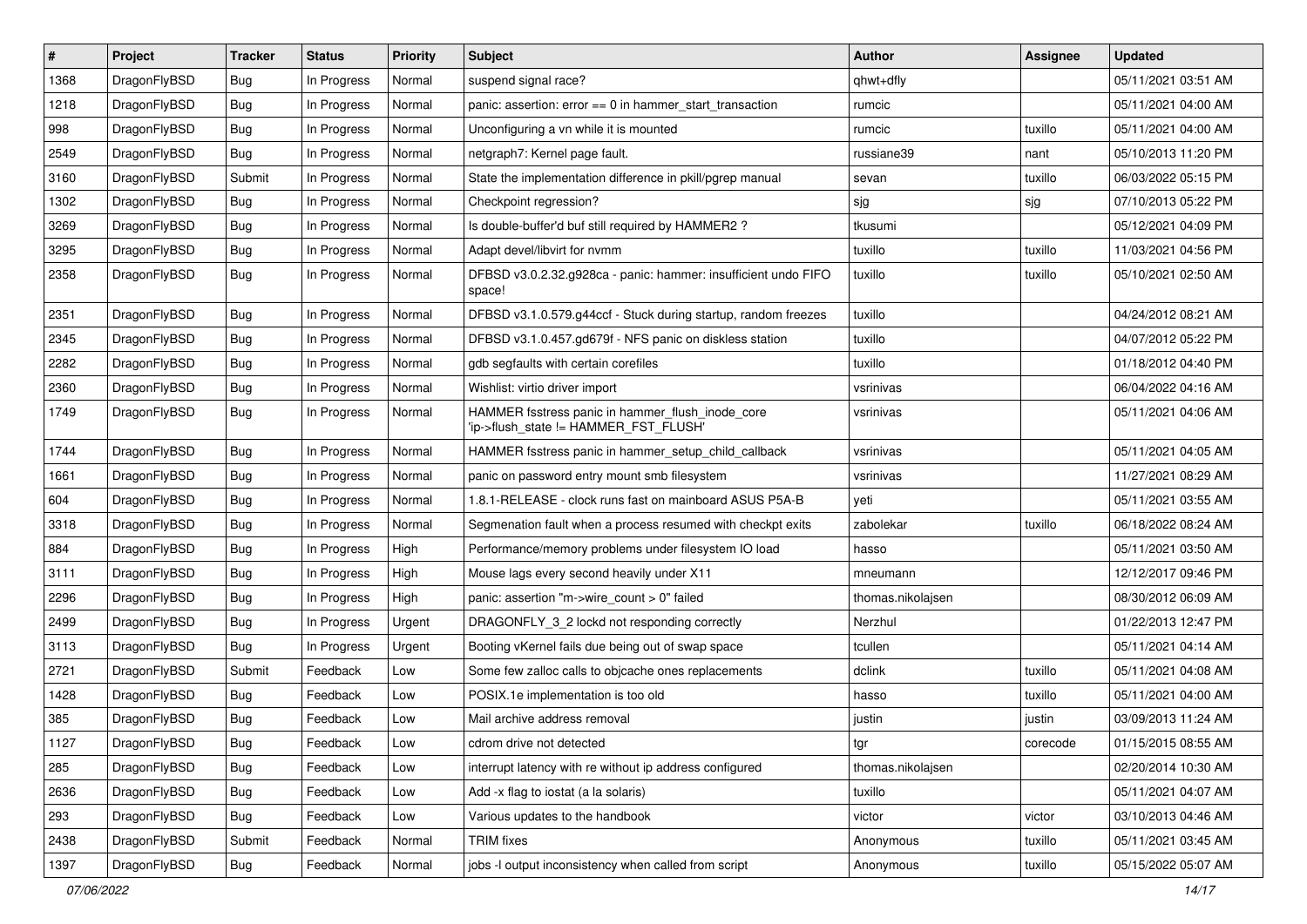| #    | Project      | <b>Tracker</b> | <b>Status</b> | <b>Priority</b> | <b>Subject</b>                                                                                                                                            | <b>Author</b>    | Assignee | <b>Updated</b>      |
|------|--------------|----------------|---------------|-----------------|-----------------------------------------------------------------------------------------------------------------------------------------------------------|------------------|----------|---------------------|
| 2617 | DragonFlyBSD | <b>Bug</b>     | Feedback      | Normal          | Possible issue with wireless mouse on 3.6 release                                                                                                         | FilippoMo        |          | 01/14/2015 03:42 PM |
| 1824 | DragonFlyBSD | <b>Bug</b>     | Feedback      | Normal          | kernel panic, x86, 2.7.3.859.ge5104                                                                                                                       | akirchhoff135014 |          | 03/10/2013 07:49 AM |
| 1718 | DragonFlyBSD | <b>Bug</b>     | Feedback      | Normal          | IDE disk drive not detected by x86_64 2.6.1 Live CD                                                                                                       | bcox             |          | 11/27/2021 08:25 AM |
| 1521 | DragonFlyBSD | Bug            | Feedback      | Normal          | amd64 2.4 livecd won't mount root at boot                                                                                                                 | bolapara         |          | 01/28/2018 03:45 AM |
| 1618 | DragonFlyBSD | <b>Bug</b>     | Feedback      | Normal          | collision for 'struct pmap' when using RPC and <sys user.h=""></sys>                                                                                      | carenas          |          | 05/11/2021 04:05 AM |
| 1481 | DragonFlyBSD | Bug            | Feedback      | Normal          | panic: assertion: kva_p(buf) in soopt_from_kbuf (after ipfw pipe<br>show, 2.2.1-R)                                                                        | combiner         |          | 05/11/2021 04:01 AM |
| 1587 | DragonFlyBSD | <b>Bug</b>     | Feedback      | Normal          | can't gdb across fork                                                                                                                                     | corecode         | tuxillo  | 05/11/2021 03:54 AM |
| 1287 | DragonFlyBSD | <b>Bug</b>     | Feedback      | Normal          | altq configuration doesn't work                                                                                                                           | corecode         | tuxillo  | 05/11/2021 03:51 AM |
| 911  | DragonFlyBSD | <b>Bug</b>     | Feedback      | Normal          | kldload/kernel linker can exceed malloc reserve and panic system                                                                                          | corecode         | tuxillo  | 05/11/2021 03:51 AM |
| 901  | DragonFlyBSD | <b>Bug</b>     | Feedback      | Normal          | route show needs to get data from all cpus                                                                                                                | corecode         | tuxillo  | 05/11/2021 03:50 AM |
| 847  | DragonFlyBSD | Bug            | Feedback      | Normal          | processes getting stuck on mount point                                                                                                                    | corecode         | tuxillo  | 05/11/2021 03:50 AM |
| 2717 | DragonFlyBSD | Submit         | Feedback      | Normal          | Out of range numeric handling                                                                                                                             | dclink           | tuxillo  | 05/11/2021 04:08 AM |
| 1448 | DragonFlyBSD | Bug            | Feedback      | Normal          | panic: assertion: _tp->tt_msg->tt_cpuid == mycpuid in<br>tcp_callout_active tcp_output tcp_usr_send netmsg_pru_send<br>netmsg service tcpmsg service loop | dillon           |          | 05/11/2021 04:00 AM |
| 1429 | DragonFlyBSD | <b>Bug</b>     | Feedback      | Normal          | vkernel bug - "mfree: m->m_nextpkt != NULL"                                                                                                               | dillon           |          | 05/11/2021 04:00 AM |
| 1668 | DragonFlyBSD | Bug            | Feedback      | Normal          | Power button not working                                                                                                                                  | elekktretterr    |          | 03/10/2013 06:22 AM |
| 1613 | DragonFlyBSD | <b>Bug</b>     | Feedback      | Normal          | USB Keyboard not working on master                                                                                                                        | elekktretterr    |          | 05/11/2021 04:05 AM |
| 1456 | DragonFlyBSD | Bug            | Feedback      | Normal          | Microsoft wireless desktop problems                                                                                                                       | elekktretterr    |          | 01/15/2015 08:34 AM |
| 1454 | DragonFlyBSD | <b>Bug</b>     | Feedback      | Normal          | Unable to boot from external USB DVD drive                                                                                                                | elekktretterr    |          | 05/11/2021 04:01 AM |
| 1592 | DragonFlyBSD | Bug            | Feedback      | Normal          | AcpiOSUnmapMemory: Warning, deallocation did not track<br>allocation.                                                                                     | eocallaghan      |          | 06/02/2014 07:45 AM |
| 1591 | DragonFlyBSD | <b>Bug</b>     | Feedback      | Normal          | Lenovo X301 hangs with AHCI Driver CMD TIMEOUT<br>STS=d0 <bsy></bsy>                                                                                      | eocallaghan      |          | 05/11/2021 04:05 AM |
| 1672 | DragonFlyBSD | Bug            | Feedback      | Normal          | panic (trap 12) around btree_search() in 2.4.1-RELEASE                                                                                                    | floid            |          | 01/19/2015 03:36 AM |
| 979  | DragonFlyBSD | <b>Bug</b>     | Feedback      | Normal          | Failure-prone USB mass storage (SB600? msdosfs? CAM?)                                                                                                     | floid            |          | 01/15/2015 08:38 AM |
| 846  | DragonFlyBSD | Bug            | Feedback      | Normal          | USB bugs:usb mouse can't used!                                                                                                                            | frankning        |          | 01/15/2015 08:36 AM |
| 2037 | DragonFlyBSD | <b>Bug</b>     | Feedback      | Normal          | Panic Bad link elm while building packages                                                                                                                | ftigeot          | dillon   | 04/21/2011 07:20 AM |
| 1593 | DragonFlyBSD | <b>Bug</b>     | Feedback      | Normal          | panic: assertion: ccb == ap->ap_err_ccb in ahci_put_err_ccb                                                                                               | ftigeot          | ftigeot  | 05/15/2022 05:09 AM |
| 1563 | DragonFlyBSD | Bug            | Feedback      | Normal          | reset(1) doesn't reset terminal to the defaults                                                                                                           | hasso            |          | 03/10/2013 04:17 AM |
| 1486 | DragonFlyBSD | <b>Bug</b>     | Feedback      | Normal          | Interrupt storm related to SATA DVD device                                                                                                                | hasso            |          | 05/11/2021 04:01 AM |
| 1411 | DragonFlyBSD | Bug            | Feedback      | Normal          | Burning doesn't work with ahci(4)                                                                                                                         | hasso            | dillon   | 05/11/2021 04:00 AM |
| 1745 | DragonFlyBSD | <b>Bug</b>     | Feedback      | Normal          | kmalloc panic                                                                                                                                             | josepht          |          | 05/11/2021 04:05 AM |
| 1330 | DragonFlyBSD | Bug            | Feedback      | Normal          | Hammer, usb disk, SYNCHRONIZE CACHE failure                                                                                                               | josepht          |          | 06/02/2014 04:56 AM |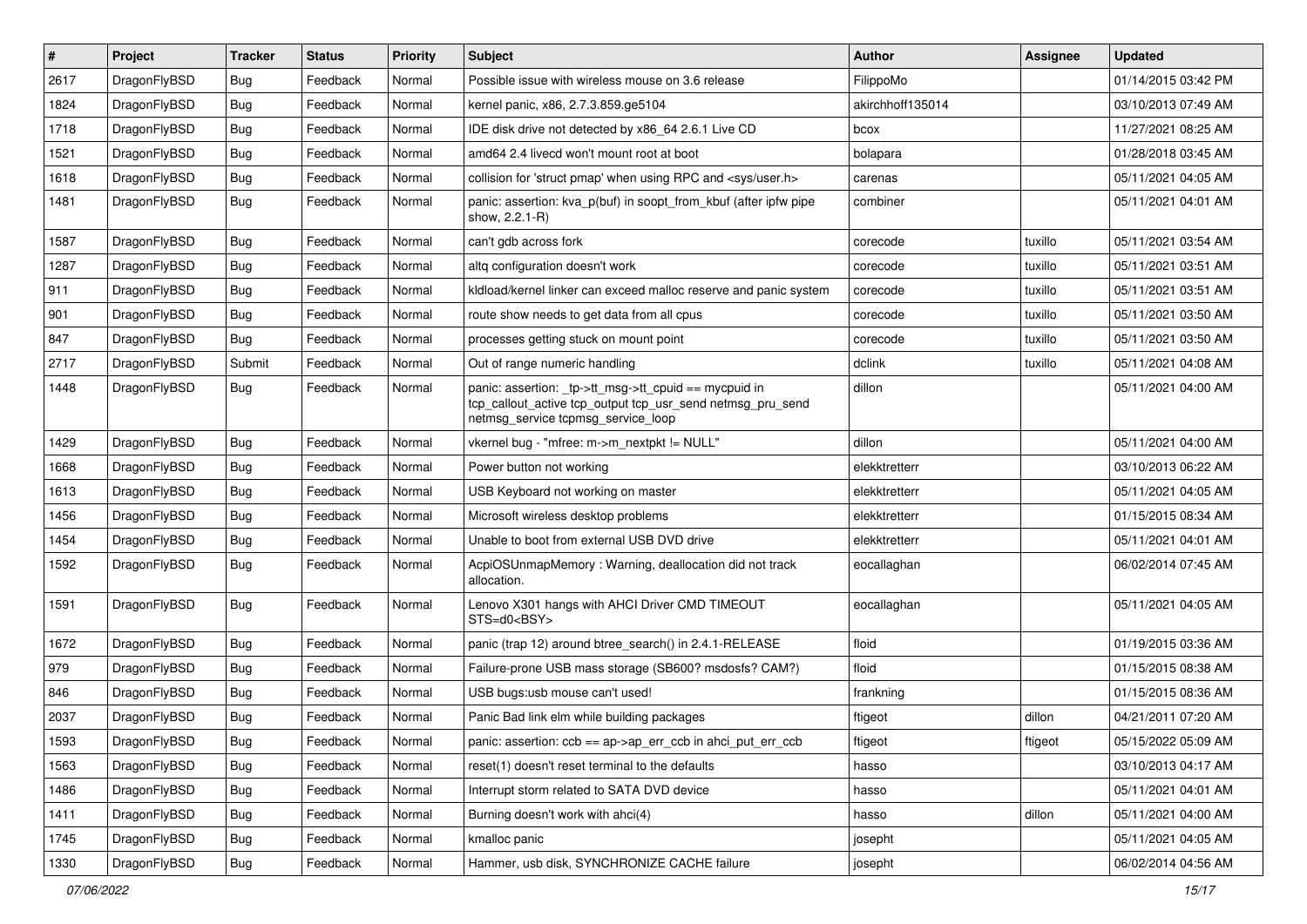| $\vert$ # | <b>Project</b> | <b>Tracker</b> | <b>Status</b> | <b>Priority</b> | <b>Subject</b>                                                                                                     | Author         | Assignee | <b>Updated</b>      |
|-----------|----------------|----------------|---------------|-----------------|--------------------------------------------------------------------------------------------------------------------|----------------|----------|---------------------|
| 1717      | DragonFlyBSD   | Bug            | Feedback      | Normal          | HAMMER panic in hammer cursor down()                                                                               | josepht1       |          | 05/11/2021 04:05 AM |
| 2090      | DragonFlyBSD   | <b>Bug</b>     | Feedback      | Normal          | snd hda does not support headphone automute                                                                        | justin         |          | 03/29/2012 08:03 PM |
| 1727      | DragonFlyBSD   | <b>Bug</b>     | Feedback      | Normal          | CD boot panic (2.6.1) (usb?)                                                                                       | kiril          |          | 05/15/2022 05:10 AM |
| 2288      | DragonFlyBSD   | Bug            | Feedback      | Normal          | Random IO performance loss introduced since January 1st                                                            | lentferj       |          | 01/23/2013 04:21 PM |
| 1860      | DragonFlyBSD   | <b>Bug</b>     | Feedback      | Normal          | Panic while creating UFS fs on vn(4) for initrd                                                                    | matthias       |          | 02/29/2012 07:16 AM |
| 2644      | DragonFlyBSD   | <b>Bug</b>     | Feedback      | Normal          | 3.6.0-REL trap 9 on boot                                                                                           | memmerto       |          | 11/27/2021 08:08 AM |
| 1144      | DragonFlyBSD   | <b>Bug</b>     | Feedback      | Normal          | Incorrect clock under KVM                                                                                          | msylvan        |          | 03/09/2013 01:17 PM |
| 2958      | DragonFlyBSD   | Bug            | Feedback      | Normal          | Hammer FS dies during pruning after massive write load                                                             | neilb          |          | 10/11/2016 04:20 AM |
| 2957      | DragonFlyBSD   | <b>Bug</b>     | Feedback      | Normal          | swapoff -a followed by swapon -a doesn't give your swap back                                                       | neilb          |          | 10/09/2016 04:17 AM |
| 3152      | DragonFlyBSD   | <b>Bug</b>     | Feedback      | Normal          | Console's size in ttyv0 and single user mode is sticking to 80x25,<br>while ttyv1 can make use of the whole screen | overtime       |          | 02/24/2019 01:08 AM |
| 1101      | DragonFlyBSD   | <b>Bug</b>     | Feedback      | Normal          | ohci related panic                                                                                                 | polachok       |          | 05/11/2021 04:00 AM |
| 1577      | DragonFlyBSD   | <b>Bug</b>     | Feedback      | Normal          | panic: assertion: leaf->base.obj id == ip->obj id in<br>hammer_ip_delete_range                                     | qhwt+dfly      |          | 05/11/2021 04:01 AM |
| 1387      | DragonFlyBSD   | <b>Bug</b>     | Feedback      | Normal          | zero-size malloc and ps: kvm getprocs: Bad address                                                                 | qhwt+dfly      |          | 05/11/2021 04:00 AM |
| 570       | DragonFlyBSD   | Bug            | Feedback      | Normal          | 1.8.x: ACPI problems                                                                                               | qhwt+dfly      |          | 06/02/2014 03:45 AM |
| 1560      | DragonFlyBSD   | <b>Bug</b>     | Feedback      | Normal          | Unable to modify partition table on ThinkPad T61p during install                                                   | rehsack        |          | 01/15/2015 08:57 AM |
| 1580      | DragonFlyBSD   | Bug            | Feedback      | Normal          | Panic (Fatal trap 12: page fault while in kernel mode) while playing<br>with pf and netif names                    | rumcic         |          | 12/21/2018 01:21 AM |
| 1489      | DragonFlyBSD   | <b>Bug</b>     | Feedback      | Normal          | panic: ufs dirbad: bad dir                                                                                         | rumcic         |          | 03/10/2013 04:34 AM |
| 1250      | DragonFlyBSD   | <b>Bug</b>     | Feedback      | Normal          | Panic upon plugging an USB flash drive into the machine                                                            | rumcic         |          | 03/10/2013 05:17 AM |
| 1249      | DragonFlyBSD   | Bug            | Feedback      | Normal          | panic: ffs vfree: freeing free inode                                                                               | rumcic         |          | 03/10/2013 05:13 AM |
| 2100      | DragonFlyBSD   | <b>Bug</b>     | Feedback      | Normal          | devfs related panic                                                                                                | sepherosa      | alexh    | 07/10/2011 02:29 PM |
| 243       | DragonFlyBSD   | Bug            | Feedback      | Normal          | weird behavior in the shell                                                                                        | swildner       |          | 05/31/2022 02:51 PM |
| 2459      | DragonFlyBSD   | <b>Bug</b>     | Feedback      | Normal          | apic problems with HP Probook 4510s                                                                                | thowe          |          | 11/27/2021 08:22 AM |
| 1579      | DragonFlyBSD   | Bug            | Feedback      | Normal          | dfly 2.4.1 does not like HP DL360G4p and Smart Array 6400 with<br>MSA <sub>20</sub>                                | tomaz.borstnar | tuxillo  | 06/02/2014 02:44 PM |
| 1282      | DragonFlyBSD   | <b>Bug</b>     | Feedback      | Normal          | panic (trap 12) when booting SMP kernel on Atom 330 (dual core)                                                    | tomaz.borstnar |          | 05/11/2021 04:00 AM |
| 806       | DragonFlyBSD   | <b>Bug</b>     | Feedback      | Normal          | boot error on MacBook                                                                                              | tralamazza     |          | 06/04/2022 05:28 AM |
| 2556      | DragonFlyBSD   | Bug            | Feedback      | Normal          | DragonFly v3.5.0.81.gd3479 - Process signal weirdness                                                              | tuxillo        |          | 12/17/2013 03:48 PM |
| 1332      | DragonFlyBSD   | <b>Bug</b>     | Feedback      | Normal          | DFBSD 2.2 - Booting usbcdrom/usbsticks on thinkpad hangs on<br>"BTX Halted"                                        | tuxillo        |          | 05/11/2021 04:00 AM |
| 2081      | DragonFlyBSD   | Bug            | Feedback      | Normal          | Panic on device "detach" / "failure"                                                                               | vsrinivas      |          | 02/29/2012 07:11 AM |
| 1831      | DragonFlyBSD   | Bug            | Feedback      | High            | HAMMER "malloc limit exceeded" panic                                                                               | eocallaghan    | dillon   | 06/04/2022 04:38 AM |